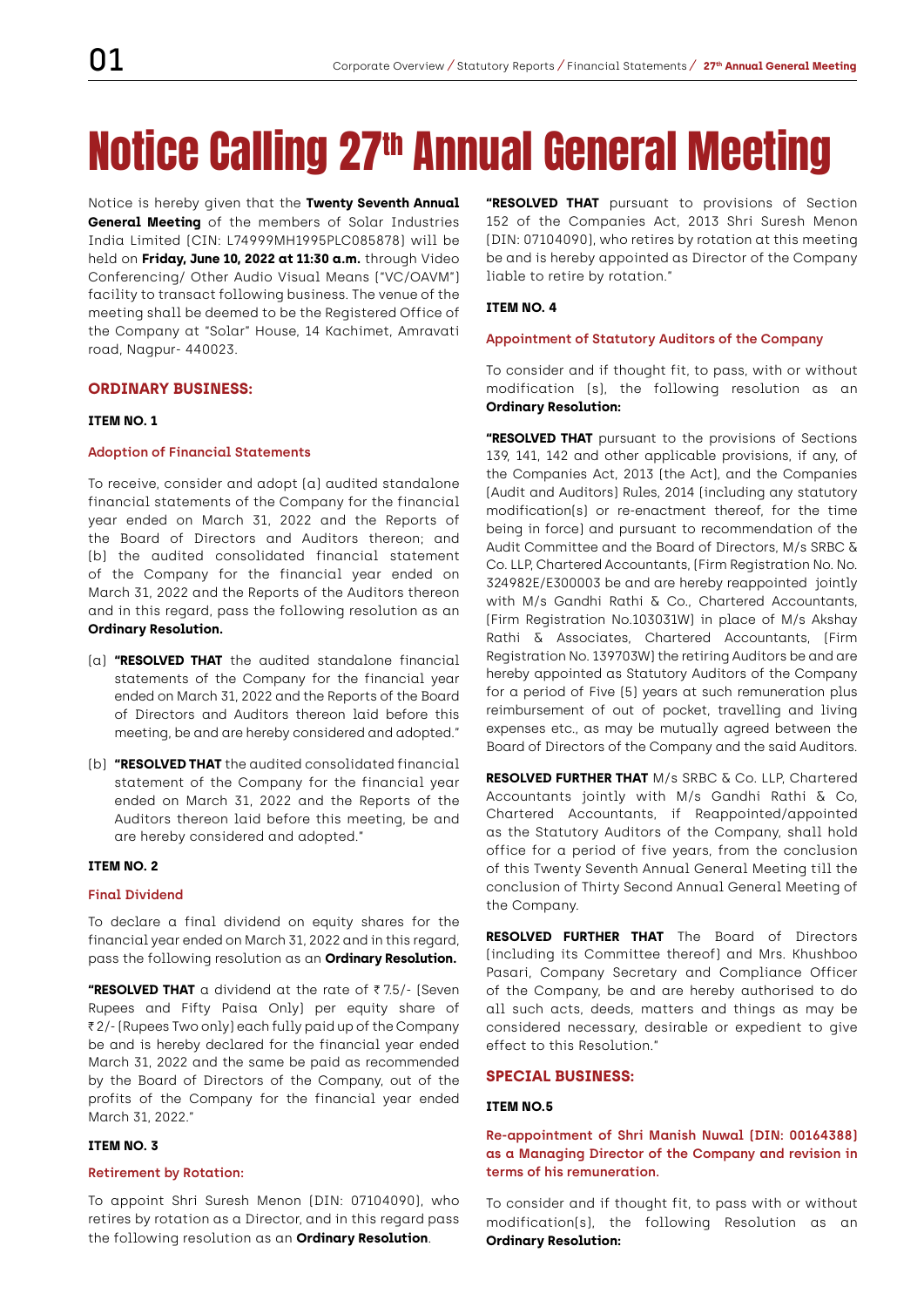

**"RESOLVED THAT** pursuant to the provisions of Sections 196, 197, 203 and other applicable provisions, if any of the Companies Act, 2013 ("the Act") (including any statutory modification or re-enactment thereof for the time being in force) read with Schedule V to the Act and the Companies (Appointment and Remuneration of Managerial Personnel) Rules, 2014, as amended from time to time, and pursuant to the recommendation of the Nomination & Remuneration Committee and the Board of Directors, the approval of the members of the Company be and is hereby accorded for the re-appointment of Shri Manish Nuwal (DIN: 00164388) as a Managing Director of the Company liable to retire by rotation for a period of five (5) years from April 1, 2022 to March 31, 2027 on the terms and conditions of re-appointment including the payment of remuneration, perquisites & other benefits and including the remuneration to be paid in the event of loss or inadequacy of profits in any financial year during the tenure of his re-appointment, as set out in the Explanatory Statement annexed to the Notice convening this Meeting, with authority to the Board of Directors (on the recommendations of the Nomination and Remuneration Committee) to alter, enhance or widen the scope of remuneration (including the Fixed pay, Variable Pay/ Commission and other benefits) including periodical increase in his remuneration as may be permissible within the overall remuneration limits as mentioned in the explanatory statement in accordance with Section 197, read with Schedule V of the Act and rules made thereunder and other applicable laws, regulations, as amended from time to time.

**RESOLVED FURTHER THAT** The Board of Directors (including its Committee thereof) and/or Mrs. Khushboo Pasari, Company Secretary and Compliance Officer of the Company, be and are hereby authorised to do all such acts deeds, matters and things as may be considered necessary desirable or expedient to give effect to this resolution."

#### **ITEM NO.6**

#### **Increase in Limits of Borrowings u/s 180 (1) (c) of the Companies Act, 2013:**

To consider and if thought fit, to pass with or without modification, the following resolution as **Special Resolution:**

**"RESOLVED THAT** subject to the provisions of Section 180 (1) (c) and other applicable provisions if any, of the Companies Act, 2013 including any statutory modifications or re-enactments thereof, for the time being in force), and the Articles of Association of the Company and further subject to approval of the shareholders of the Company and in supersession of all the earlier resolutions passed in this regard, the consent of members of the Company be and is hereby accorded to the Board of Directors (hereinafter referred to as the Board), including any committee thereof for the time being exercising the powers conferred on them by this resolution, to borrow money for and on behalf

of Company from time to time as deemed by it to be requisite and proper for the business of Company, but so that the moneys to be borrowed together with the moneys already borrowed by the Company, which will or may exceed the aggregate of its paid-up share capital, free reserves and securities premium of the Company as per the latest annual audited financial statements shall not exceed and may limit to ₹3000 Crores (Rupees Three Thousand Crores Only), apart from temporary loans obtained from the Company's bankers in the ordinary course of business.

**RESOLVED FURTHER THAT** The Board of Directors (including its Committee thereof) be and are hereby authorised to do all such acts deeds, matters and things to execute all such documents, instruments and writings as may be required and to delegate all or any of the power herein conferred to any Committee of Director or the Managing Director or any other Director or any other officer(s) of the Company or any other person(s) to give effect to this Resolution"

#### **ITEM NO.7**

## **Increase in limits of providing security u/s 180 (1) (a) of the Companies Act, 2013 in connection with the borrowing of the Company:**

To consider and if thought fit, to pass with or without modification, the following resolution as **Special Resolution:**

**"RESOLVED THAT** pursuant to the provisions of Section 180 (1) (a) of the Companies Act, 2013, including any statutory modifications or re-enactments thereof, the rules notified thereunder and the Articles of Association of the Company, and further subject to approval of the shareholders of the Company and in supersession of all the earlier resolutions passed in this regard, the consent of members of the Company be and is hereby accorded to the Board of Directors (hereinafter referred to as the Board), including any committee thereof for the time being exercising the powers conferred on them by this resolution, to create mortgage and/or charge on all or any of the movable and/or immovable assets of the Company, both present and future and/or whole or any part of the Company in favour of the lenders, agents, trustees for securing the borrowings of the Company availed/to be availed by way of loans (in foreign currency and/or in Indian currency) and securities (comprising of fully/partly convertible debentures and/ or secured premium notes and/or floating rates notes/ bonds or other debt instruments) issued/to be issued by the Company from time to time, in one or more trenches, upto an aggregate limit of ₹ 3000 Crores (Rupees Three Thousand Crores Only)together with interest as agreed, additional interest in Case of default, accumulated interest, liquidated damages and commitment charges, all other costs, charges and expenses and all other monies payable by the Company in terms of respective loan agreement(s) or any other document entered /to be entered into between the Company and the lenders/ agents/investors and trustees in respect of enforcement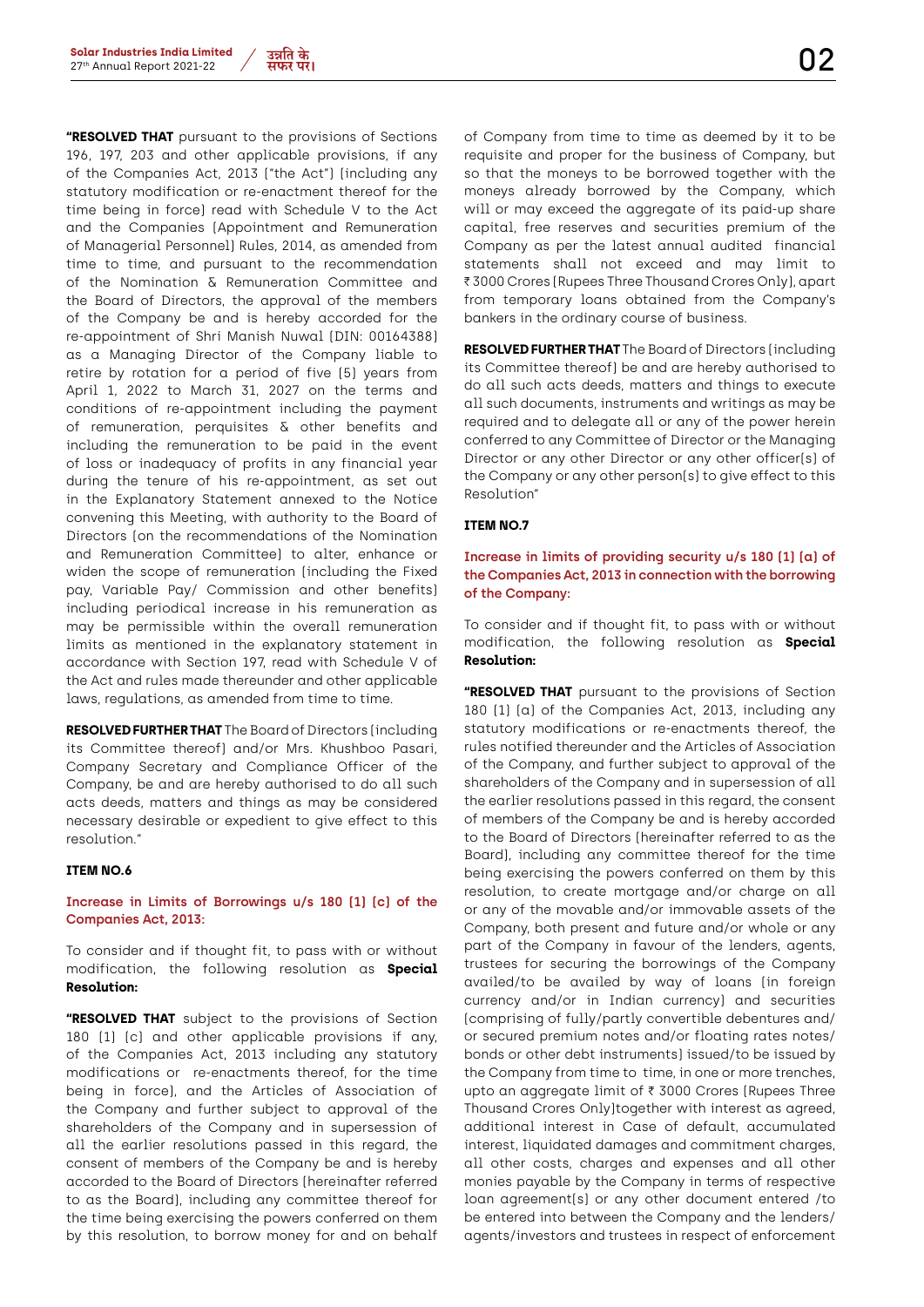of security as may be stipulated in that behalf and agreed to between the Board of Directors or any committees thereof and the lenders, agents or trustees.

**RESOLVED FURTHER THAT** for the purpose of giving effect to this resolution, the Board or a Committee thereof be and is hereby authorized to finalise, settle and execute such documents/deeds/writing/papers/ agreements as may be required and do all such acts, deeds, matters and things, as it may in its absolute discretion deemed necessary, proper or desirable and to settle any question, difficulty or doubt that may arise in regard to Creation of Charge on Movable and immovable properties of the Company, both present and future as aforesaid."

## **ITEM NO.8**

**Appointment of Shri Sanjay Sinha (DIN: 08253225) as a Non-Executive Independent Director of the Company.**

To consider and if thought fit, to pass with or without modification(s), the following Resolution as a **Special Resolution:**

**"RESOLVED THAT** pursuant to provisions of Sections 149, 150, 152 and any other applicable provisions of the Companies Act, 2013 and the Rules made thereunder (including any statutory modification(s) or re-enactment thereof for the time being in force) read with Schedule IV to the Companies Act, 2013 and Regulation16(1)(b) and other applicable provisions of SEBI (Listing Obligations and Disclosure Requirements) Regulations, 2015 (including any statutory modification(s) or re-enactment thereof for the time being in force),Shri Sanjay Sinha (DIN: 08253225) who was appointed as an Additional Director (Non-Executive Independent Director) of the Company by the Board in their meeting held on May 03, 2022 and who holds the said office pursuant to the provisions of Section 161 of the Companies Act, 2013 upto the date of this Annual General Meeting, who has submitted a declaration that he meets the criteria of independence as provided under Section 149(6) of the Companies Act, 2013 and SEBI (Listing Obligations and Disclosure Requirements) Regulations, 2015 and who is eligible for appointment under the relevant provisions of

the Companies Act, 2013, be and is hereby appointed as a Non-Executive Independent Director of the Company, not liable to retire by rotation, to hold office for a term of 2 (Two) consecutive years up to the conclusion of the 29th Annual General Meeting to be held in the year 2024.

**RESOLVED FURTHER THAT** The Board of Directors (including its Committee thereof) and/or Mrs. Khushboo Pasari, Company Secretary and Compliance Officer of the Company be and are hereby authorised to do all such acts deeds, matters and things as may be considered necessary, desirable or expedient to give effect to this resolution."

#### **ITEM NO.9**

#### **Ratification of Cost Auditor`s Remuneration for the financial year ended March 31, 2023.**

To consider and if thought fit, to pass, with or without modification(s), the following resolution as an **Ordinary Resolution:**

**"RESOLVED THAT** pursuant to the provisions of Section 148 and other applicable provisions, if any, of the Companies Act, 2013 read with the Companies (Audit and Auditors) Rules, 2014 (including any statutory modification(s) or re-enactment(s) thereof, for the time being in force), and recommendation of the Audit Committee, the remuneration, as approved by the Board of Directors and set out in the statement annexed to the Notice convening this Meeting, to be paid to M/s. Khanuja Patra & Associates, Nagpur, the Cost Auditors appointed by the Board of Directors of the Company, to conduct the audit of cost records of the Company for the financial year ending March 31, 2023, be and is hereby ratified.

**RESOLVED FURTHER THAT** The Board of Directors (including its Committee thereof) and/or Mrs. Khushboo Pasari, Company Secretary and Compliance Officer of the Company be and are hereby authorised to do all such acts deeds, matters and things as may be considered necessary, desirable or expedient to give effect to this resolution."

By Order of the Board of Directors, For **Solar Industries India Limited**

**Place:** Nagpur **Company Secretary & Company Secretary & Company Secretary &** Compliance Officer

**Date:** May 03, 2022 **(Khushboo A. Pasari)**

#### **Registered office:**

"Solar" House, 14, Kachimet, Amravati Road, Nagpur – 440023 (MH). CIN: L74999MH1995PLC085878 Email id: investor.relations@solargroup.com Website: www.solargroup.com Telephone No. 0712- 6634555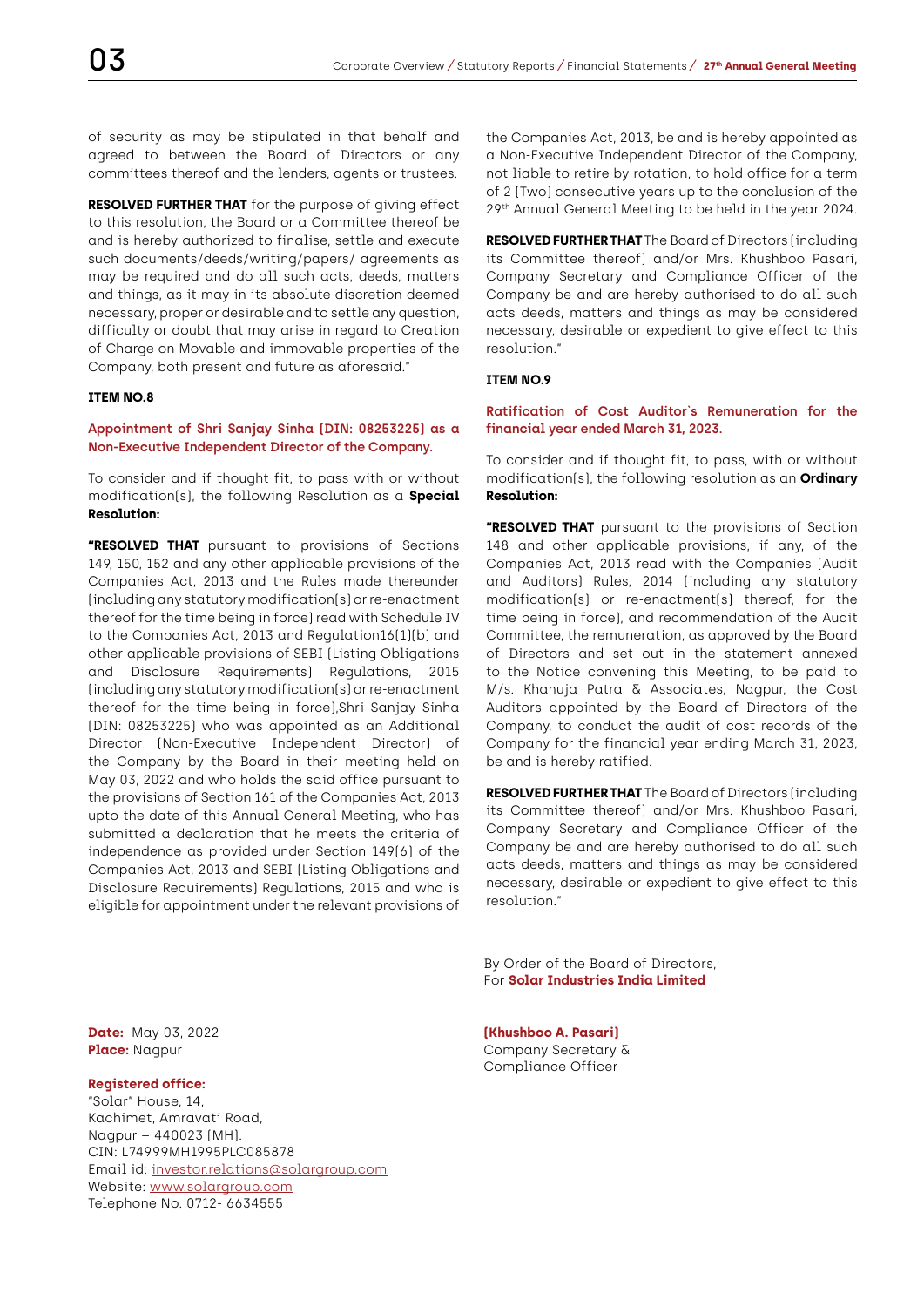- **1. The respective Explanatory Statements, pursuant to Section 102 of the Companies Act, 2013, in respect of the business under Item Nos. 5 to 9 of the accompanying Notice are annexed hereto.**
- **2. General instructions for accessing and participating in the 27th Annual General Meeting(AGM) through VC/ OAVM Facility and voting through electronic means including remote e-Voting:**
- a. In view of the massive outbreak of the COVID-19 pandemic, social distancing is a norm to be followed and pursuant to the Circular No. 14/2020 dated April 08, 2020, Circular No.17/2020 dated April 13, 2020 issued by the Ministry of Corporate Affairs followed by Circular No. 20/2020 dated May 05, 2020 and Circular No. 02/2021 dated January 13, 2021 and all other relevant circulars issued from time to time, physical attendance of the Members to the AGM venue is not required and general meeting be held through video conferencing (VC) or other audio visual means (OAVM). Hence, Members can attend and participate in the ensuing AGM through VC/OAVM.
- b. Pursuant to the Circular No. 14/2020 dated April 08, 2020, issued by the Ministry of Corporate Affairs, the facility to appoint proxy to attend and cast vote for the members is not available for this AGM. However, the Body Corporates are entitled to appoint authorised representatives to attend the AGM through VC/OAVM and participate there at and cast their votes through e-voting.
- c. The Members can join the AGM in the VC/OAVM mode 15 minutes before and after the scheduled time of the commencement of the Meeting by following the procedure mentioned in the Notice. The facility of participation at the AGM through VC/OAVM will be made available for 1000 members on first come first served basis. This will not include large Shareholders (Shareholders holding 2% or more shareholding), Promoters, Institutional Investors, Directors, Key Managerial Personnel, the Chairpersons of the Audit Committee, Nomination and Remuneration Committee and Stakeholders Relationship Committee, Auditors etc. who are allowed to attend the AGM without restriction on account of first come first served basis.
- d. The attendance of the Members attending the AGM through VC/OAVM will be counted for the purpose of reckoning the quorum under Section 103 of the Companies Act, 2013.
- e. Pursuant to the provisions of Section 108 of the Companies Act, 2013 read with Rule 20 of the Companies (Management and Administration) Rules, 2014 (as amended) Secretarial Standards

on General Meeting (SS-2) issued by the Institute of Company Secretaries of India ("ICSI") and Regulation 44 of SEBI (Listing Obligations & Disclosure Requirements) Regulations 2015 (as amended), and the Circulars issued by the Ministry of Corporate Affairs dated April 08, 2020, April 13, 2020 and May 05, 2020 the Company is providing facility of remote e-Voting to its Members in respect of the business to be transacted at the AGM. For this purpose, the Company has entered into an agreement with National Securities Depository Limited (NSDL) for facilitating voting through electronic means, as the authorized agency. The facility of casting votes by a member using remote e-Voting system as well as venue voting on the date of the AGM will be provided by NSDL.

- f. In line with the Ministry of Corporate Affairs (MCA) Circular No. 17/2020 dated April 13, 2020, the Notice calling the AGM has been uploaded on the website of the Company at www.solargroup.com. The Notice can also be accessed from the websites of the Stock Exchanges i.e. BSE Limited and National Stock Exchange of India Limited at www.bseindia.com and www.nseindia.com respectively and the AGM Notice is also available on the website of NSDL (agency for providing the Remote e-Voting facility) i.e. www.evoting.nsdl.com.
- g. AGM has been convened through VC/OAVM in compliance with applicable provisions of the Companies Act, 2013 read with MCA Circular No. 14/2020 dated April 08, 2020 and MCA Circular No. 17/2020 dated April 13, 2020, MCA Circular No. 20/2020 dated May 05, 2020 and MCA Circular No. 2/2021 dated January 13, 2021.
- h. Since the AGM is held through VC/OAVM facility, the road map is not annexed in the Notice.
- i. Pursuant to Finance Act 2020, dividend income will be taxable in the hands of shareholders w.e.f. April 1, 2020 and the Company is required to deduct tax at source from dividend paid to shareholders at the prescribed rates. For the prescribed rates for various categories, the shareholders are requested to refer to the Finance Act, 2020 and amendments thereof. The shareholders are requested to update their PAN with the Company (in case of shares held in physical mode) and depositories (in case of shares held in demat mode).

A Resident individual shareholder with PAN and who is not liable to pay income tax can submit a yearly declaration in Form No. 15G/15H, to avail the benefit of non-deduction of tax at source by email to rnt.helpdesk@linkintime.co.in by 11:59 p.m. IST on Thursday, May 26, 2022. Shareholders are requested to note that in case their PAN is not registered, the tax will be deducted at a higher rate of 20%.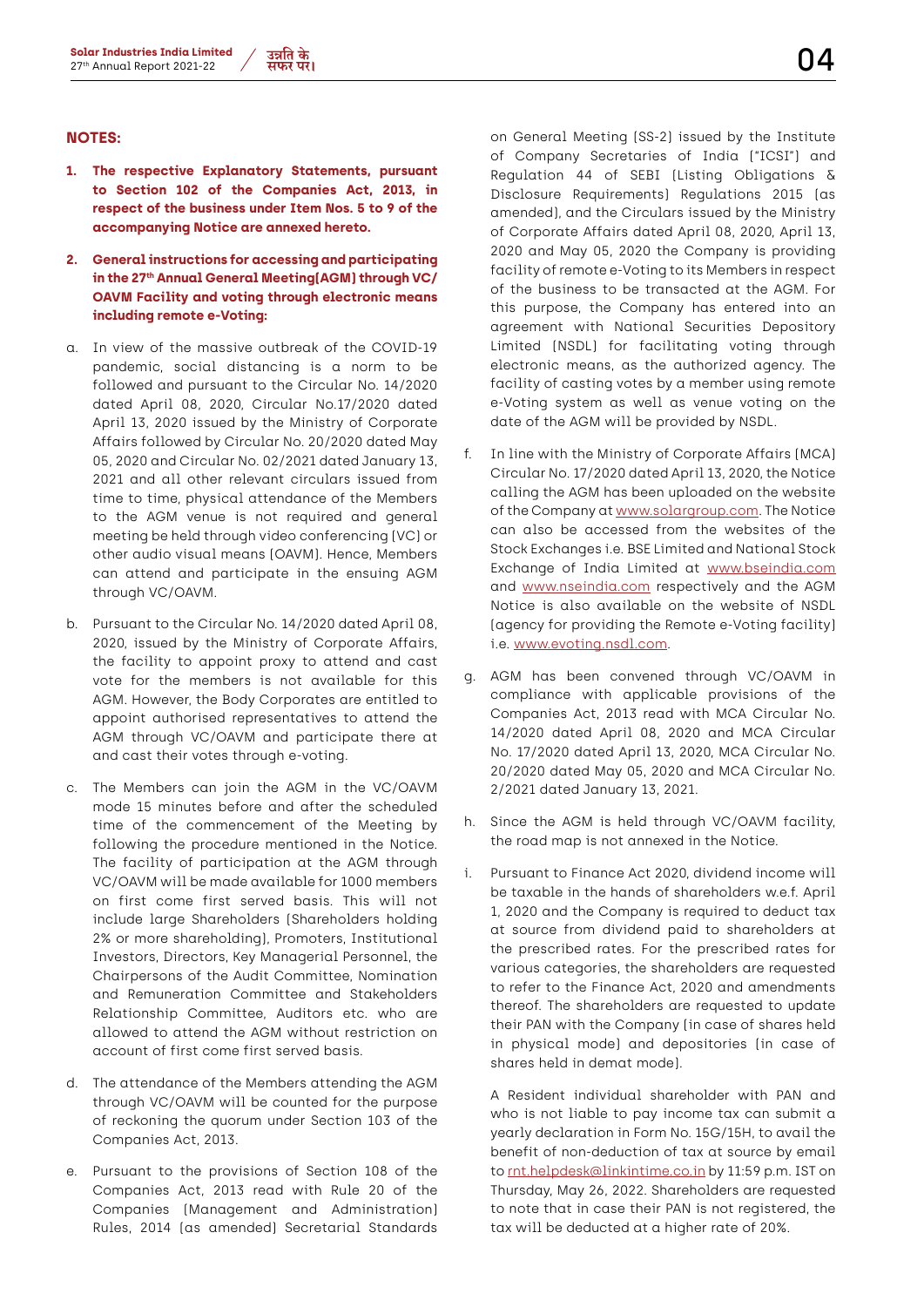Non-resident shareholders can avail beneficial rates under tax treaty between India and their country of residence, subject to providing necessary documents i.e. No Permanent Establishment and Beneficial Ownership Declaration, Tax Residency Certificate, Form 10F, any other document which may be required to avail the tax treaty benefits by sending an email to rnt.helpdesk@linkintime.co.in. The aforesaid declarations and documents need to be submitted by the shareholders by 11:59 p.m. IST on Thursday, May 26, 2022.

## **3. THE INSTRUCTIONS FOR MEMBERS FOR REMOTE E-VOTING AND JOINING GENERAL MEETING ARE AS UNDER:-**

a. The remote e-voting period begins on Tuesday, June 07, 2022, at 10:00 am. and

ends on Thursday, June 09, 2022 at 5:00 pm. The remote e-voting module shall be disabled by NSDL for voting thereafter. The Members, whose names appear in the Register of Members / Beneficial Owners as on the record date (cut-off date) i.e. Friday June 03, 2022 may cast their vote electronically. Once the vote on a resolution is cast by the Member, the Member shall not be allowed to change it subsequently. The voting right of shareholders shall be in proportion to their share in the paid-up equity share capital of the Company as on the cut-off date, being Friday June 03, 2022.

b. A Person who is not a Member as on the cutoff date should treat this Notice of AGM for information purpose only.

#### **How do I vote electronically using NSDL e-Voting system?**

The way to vote electronically on NSDL e-Voting system consists of "Two Steps" which are mentioned below:

## **Step 1: Access to NSDL e-Voting system**

#### **A) Login method for e-Voting and joining virtual meeting for Individual shareholders holding securities in demat mode**

 In terms of SEBI circular dated December 9, 2020 on e-Voting facility provided by Listed Companies, Individual shareholders holding securities in demat mode are allowed to vote through their demat account maintained with Depositories and Depository Participants. Shareholders are advised to update their mobile number and email Id in their demat accounts in order to access e-Voting facility. Login method for Individual shareholders holding securities in demat mode is given below:

| <b>Type of shareholders</b>                                               |  | <b>Login Method</b>                                                                                                                                                                                                                                                                                                                                                                                                                                                                                                                                                                                                                                                                                                                                                                                                                                                                          |
|---------------------------------------------------------------------------|--|----------------------------------------------------------------------------------------------------------------------------------------------------------------------------------------------------------------------------------------------------------------------------------------------------------------------------------------------------------------------------------------------------------------------------------------------------------------------------------------------------------------------------------------------------------------------------------------------------------------------------------------------------------------------------------------------------------------------------------------------------------------------------------------------------------------------------------------------------------------------------------------------|
| Individual Shareholders<br>holding securities in<br>demat mode with NSDL. |  | 1. Existing IDeAS user can visit the e-Services website of NSDL Viz.<br>https://eservices.nsdl.com either on a Personal Computer or on a mobile.<br>On the e-Services home page click on the "Beneficial Owner" icon under<br>"Login" which is available under 'IDeAS' section, this will prompt you to<br>enter your existing User ID and Password. After successful authentication,<br>you will be able to see e-Voting services under Value added services. Click<br>on "Access to e-Voting" under e-Voting services and you will be able to see<br>e-Voting page. Click on company name or e-Voting service provider i.e.<br>NSDL and you will be re-directed to e-Voting website of NSDL for casting<br>your vote during the remote e-Voting period or joining virtual meeting $\delta$<br>voting during the meeting.                                                                   |
|                                                                           |  | 2. If you are not registered for IDeAS e-Services, option to register is available<br>at https://eservices.nsdl.com. Select "Register Online for IDeAS Portal" or<br>click at https://eservices.nsdl.com/SecureWeb/IdeasDirectReq.jsp                                                                                                                                                                                                                                                                                                                                                                                                                                                                                                                                                                                                                                                        |
|                                                                           |  | 3. Visit the e-Voting website of NSDL. Open web browser by typing the following<br>URL: https://www.evoting.nsdl.com / either on a Personal Computer or on<br>a mobile. Once the home page of e-Voting system is launched, click on the<br>icon "Login" which is available under 'Shareholder/Member' section. A new<br>screen will open. You will have to enter your User ID (i.e. your sixteen digit<br>demat account number hold with NSDL), Password/OTP and a Verification<br>Code as shown on the screen. After successful authentication, you will<br>be redirected to NSDL Depository site wherein you can see e-Voting page.<br>Click on company name or e-Voting service provider i.e. NSDL and you will<br>be redirected to e-Voting website of NSDL for casting your vote during<br>the remote e-Voting period or joining virtual meeting $\delta$ voting during the<br>meeting. |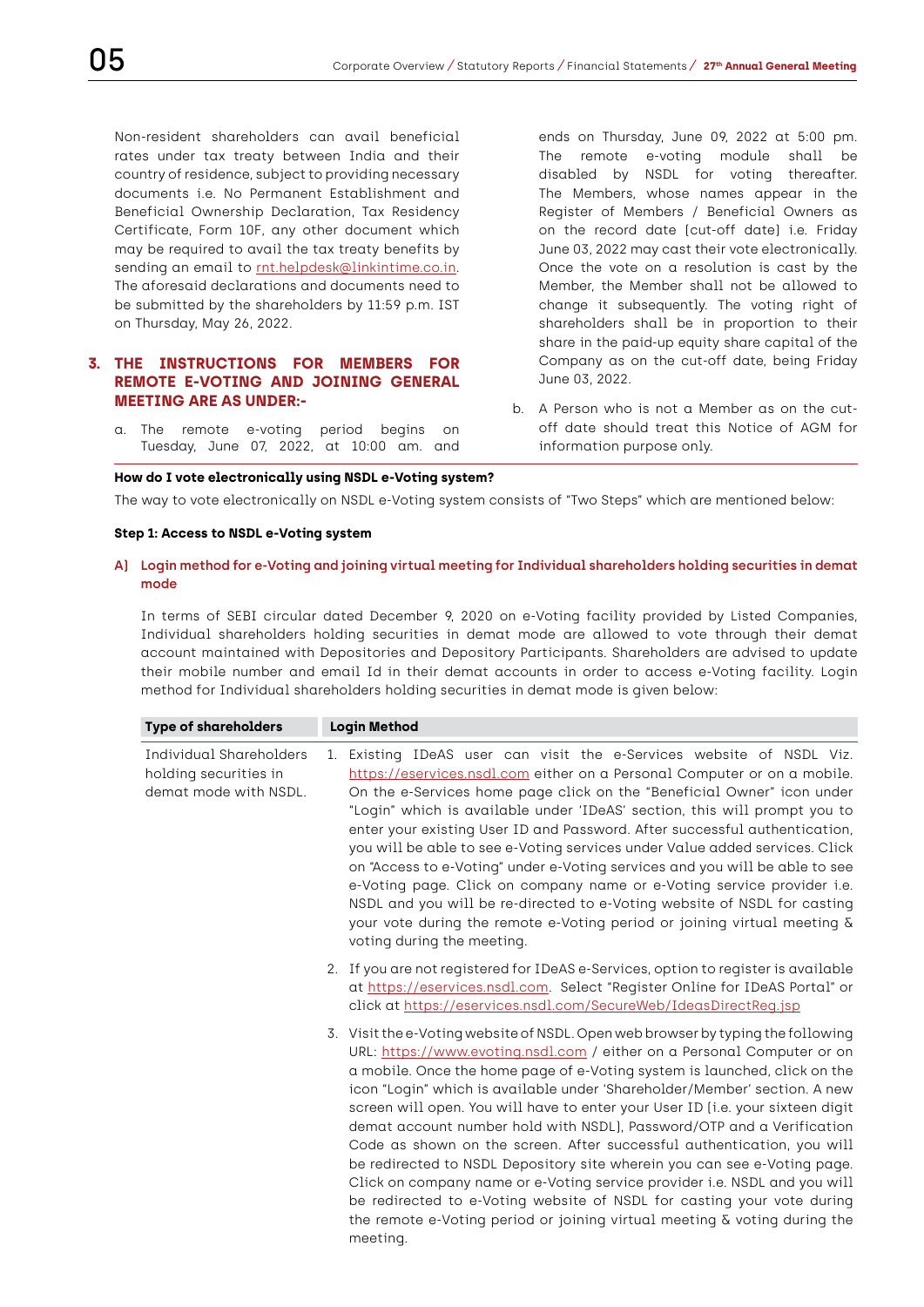| <b>Type of shareholders</b>                                                                                        | <b>Login Method</b>                                                                                                                                                                                                                                                                                                                                                                                                                                                                                                                                                                                                               |
|--------------------------------------------------------------------------------------------------------------------|-----------------------------------------------------------------------------------------------------------------------------------------------------------------------------------------------------------------------------------------------------------------------------------------------------------------------------------------------------------------------------------------------------------------------------------------------------------------------------------------------------------------------------------------------------------------------------------------------------------------------------------|
|                                                                                                                    | 4. Shareholders/Members can also download NSDL Mobile App "NSDL Speede"<br>facility by scanning the QR code mentioned below for seamless voting<br>experience.                                                                                                                                                                                                                                                                                                                                                                                                                                                                    |
|                                                                                                                    | <b>NSDL Mobile App is available on</b>                                                                                                                                                                                                                                                                                                                                                                                                                                                                                                                                                                                            |
|                                                                                                                    | Google Play<br>App Store                                                                                                                                                                                                                                                                                                                                                                                                                                                                                                                                                                                                          |
|                                                                                                                    |                                                                                                                                                                                                                                                                                                                                                                                                                                                                                                                                                                                                                                   |
| Individual Shareholders<br>holding securities in<br>demat mode with CDSL                                           | 1. Existing users who have opted for Easi / Easiest, they can login through<br>their user id and password. Option will be made available to reach<br>e-Voting page without any further authentication. The URL for users to<br>login to Easi / Easiest are https://web.cdslindia.com/myeasi/home/login<br>or www.cdslindia.com and click on New System Myeasi.                                                                                                                                                                                                                                                                    |
|                                                                                                                    | 2. After successful login of Easi/Easiest the user will be also able to see the<br>E Voting Menu. The Menu will have links of e-Voting service provider i.e.<br>NSDL. Click on NSDL to cast your vote.                                                                                                                                                                                                                                                                                                                                                                                                                            |
|                                                                                                                    | 3. If the user is not registered for Easi/Easiest, option to register is available<br>at https://web.cdslindia.com/myeasi/Registration/EasiRegistration                                                                                                                                                                                                                                                                                                                                                                                                                                                                           |
|                                                                                                                    | 4. Alternatively, the user can directly access e-Voting page by providing demat<br>Account Number and PAN No. from a link in www.cdslindia.com home page.<br>The system will authenticate the user by sending OTP on registered Mobile<br>& Email as recorded in the demat Account. After successful authentication,<br>user will be provided links for the respective ESP i.e. NSDL where the<br>e-Voting is in progress.                                                                                                                                                                                                        |
| Individual Shareholders<br>(holding securities in<br>demat mode) login<br>through their depository<br>participants | You can also login using the login credentials of your demat account through<br>your Depository Participant registered with NSDL/CDSL for e-Voting facility.<br>upon logging in, you will be able to see e-Voting option. Click on e-Voting<br>option, you will be redirected to NSDL/CDSL Depository site after successful<br>authentication, wherein you can see e-Voting feature. Click on company name<br>or e-Voting service provider i.e. NSDL and you will be redirected to e-Voting<br>website of NSDL for casting your vote during the remote e-Voting period or<br>joining virtual meeting & voting during the meeting. |

 **Important note:** Members who are unable to retrieve User ID/ Password are advised to use Forget User ID and Forget Password option available at abovementioned website.

 **Helpdesk for Individual Shareholders holding securities in demat mode for any technical issues related to login through Depository i.e. NSDL and CDSL.**

| Login type                                       | <b>Helpdesk details</b>                                                                                                                                     |
|--------------------------------------------------|-------------------------------------------------------------------------------------------------------------------------------------------------------------|
| Individual Shareholders<br>holding securities in | Members facing any technical issue in login can contact NSDL helpdesk by<br>sending a request at evoting@nsdl.co.in or call at toll free no.: 1800 1020 990 |
| demat mode with NSDL                             | and 1800 22 44 30                                                                                                                                           |
| Individual Shareholders                          | Members facing any technical issue in login can contact CDSL helpdesk                                                                                       |
| holding securities in                            | by sending a request at helpdesk.evoting@cdslindia.com or contact at                                                                                        |
| demat mode with CDSL                             | 022-23058738 or 022-23058542-43                                                                                                                             |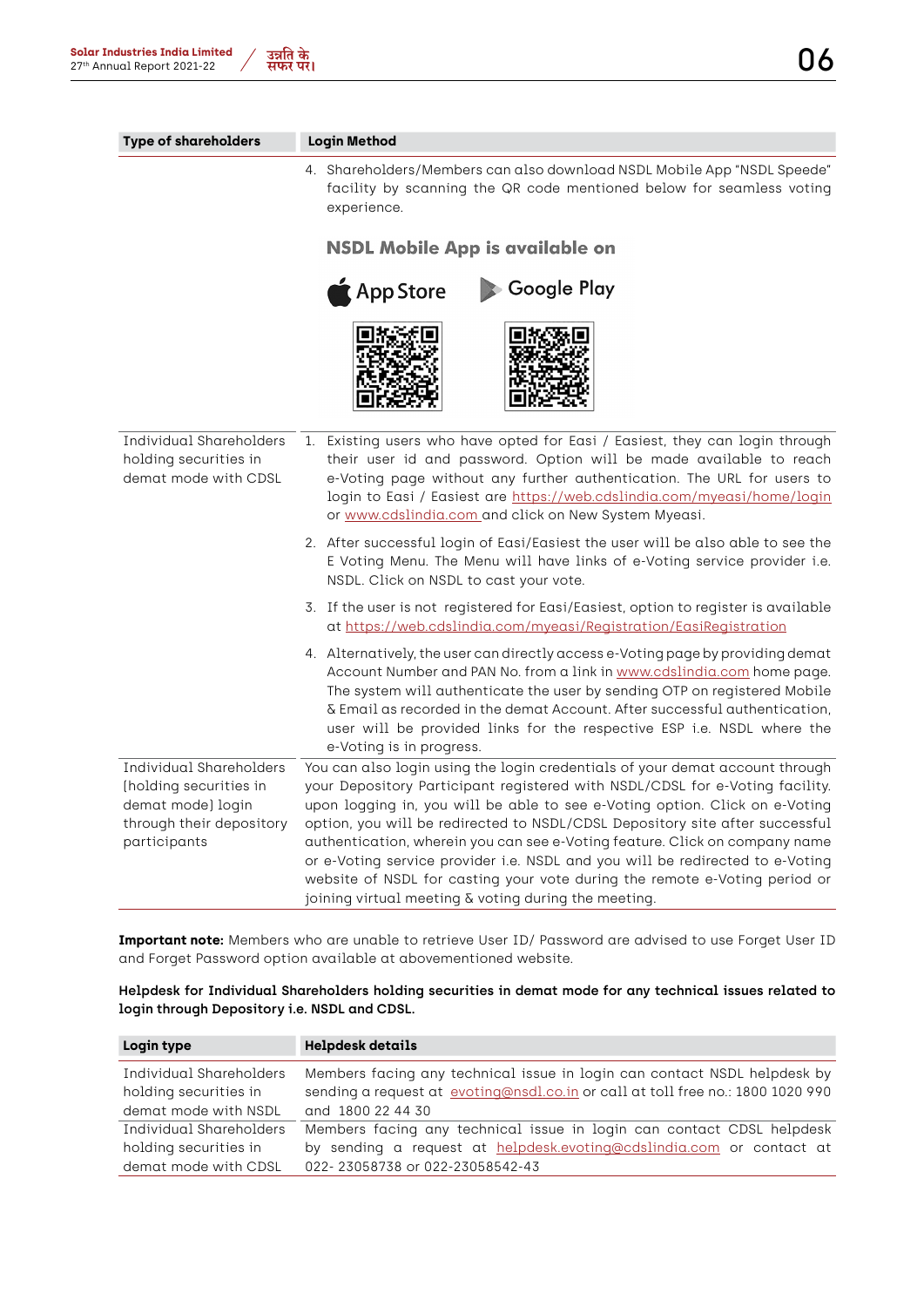## **B) Login Method for e-Voting and joining virtual meeting for shareholders other than Individual shareholders holding securities in demat mode and shareholders holding securities in physical mode.**

#### **How to Log-in to NSDL e-Voting website?**

- 1. Visit the e-Voting website of NSDL. Open web browser by typing the following URL: https://www.evoting.nsdl.com/ either on a Personal Computer or on a mobile.
- 2. Once the home page of e-Voting system is launched, click on the icon "Login" which is available under 'Shareholder/Member' section.
- 3. A new screen will open. You will have to enter your User ID, your Password/OTP and a Verification Code as shown on the screen.

 Alternatively, if you are registered for NSDL eservices i.e. IDEAS, you can log-in at https://eservices.nsdl.com/ with your existing IDEAS login. Once you log-in to NSDL eservices after using your log-in credentials, click on e-Voting and you can proceed to Step 2 i.e. Cast your vote electronically.

4. Your User ID details are given below :

| <b>Manner of holding shares i.e.</b><br><b>Demat (NSDL or CDSL) or Physical</b> | Your User ID is:                                                                                                                                                |
|---------------------------------------------------------------------------------|-----------------------------------------------------------------------------------------------------------------------------------------------------------------|
| a) For Members who hold shares<br>in demat account with NSDL.                   | 8 Character DP ID followed by 8 Digit Client ID<br>For example if your DP ID is IN300*** and Client ID is 12******<br>then your user ID is IN300***12******.    |
| b) For Members who hold shares<br>in demat account with CDSL.                   | 16 Digit Beneficiary ID<br>For example if your Beneficiary ID is 12************** then your<br>user ID is $12******************$                                |
| c) For Members holding shares<br>in Physical Form.                              | EVEN Number followed by Folio Number registered with the<br>company<br>For example if folio number is 001*** and EVEN is 101456 then user<br>ID is 101456001*** |

- 5. Password details for shareholders other than Individual shareholders are given below:
- a) If you are already registered for e-Voting, then you can user your existing password to login and cast your vote.
- b) If you are using NSDL e-Voting system for the first time, you will need to retrieve the 'initial password' which was communicated to you. Once you retrieve your 'initial password', you need to enter the 'initial password' and the system will force you to change your password.
- c) How to retrieve your 'initial password'?
	- (i) If your email ID is registered in your demat account or with the company, your 'initial password' is communicated to you on your email ID. Trace the email sent to you from NSDL from your mailbox. Open the email and open the attachment i.e. a .pdf file. Open the .pdf file. The password to open the .pdf file is your 8 digit client ID for NSDL account, last 8 digits of client ID for CDSL account or folio number for shares held in physical form. The .pdf file contains your 'User ID' and your 'initial password'.
- (ii) If your email ID is not registered, please follow steps mentioned below in process for those shareholders whose email ids are not registered.
- 6. If you are unable to retrieve or have not received the "Initial password" or have forgotten your password:
- a) Click on "**Forgot User Details/Password?**"(If you are holding shares in your demat account with NSDL or CDSL) option available on www.evoting.nsdl.com.
- b) **Physical User Reset Password?**" (If you are holding shares in physical mode) option available on www.evoting.nsdl.com.
- c) If you are still unable to get the password by aforesaid two options, you can send a request at evoting@nsdl.co.in mentioning your demat account number/folio number, your PAN, your name and your registered address etc.
- d) Members can also use the OTP (One Time Password) based login for casting the votes on the e-Voting system of NSDL.
- 7. After entering your password, tick on Agree to "Terms and Conditions" by selecting on the check box.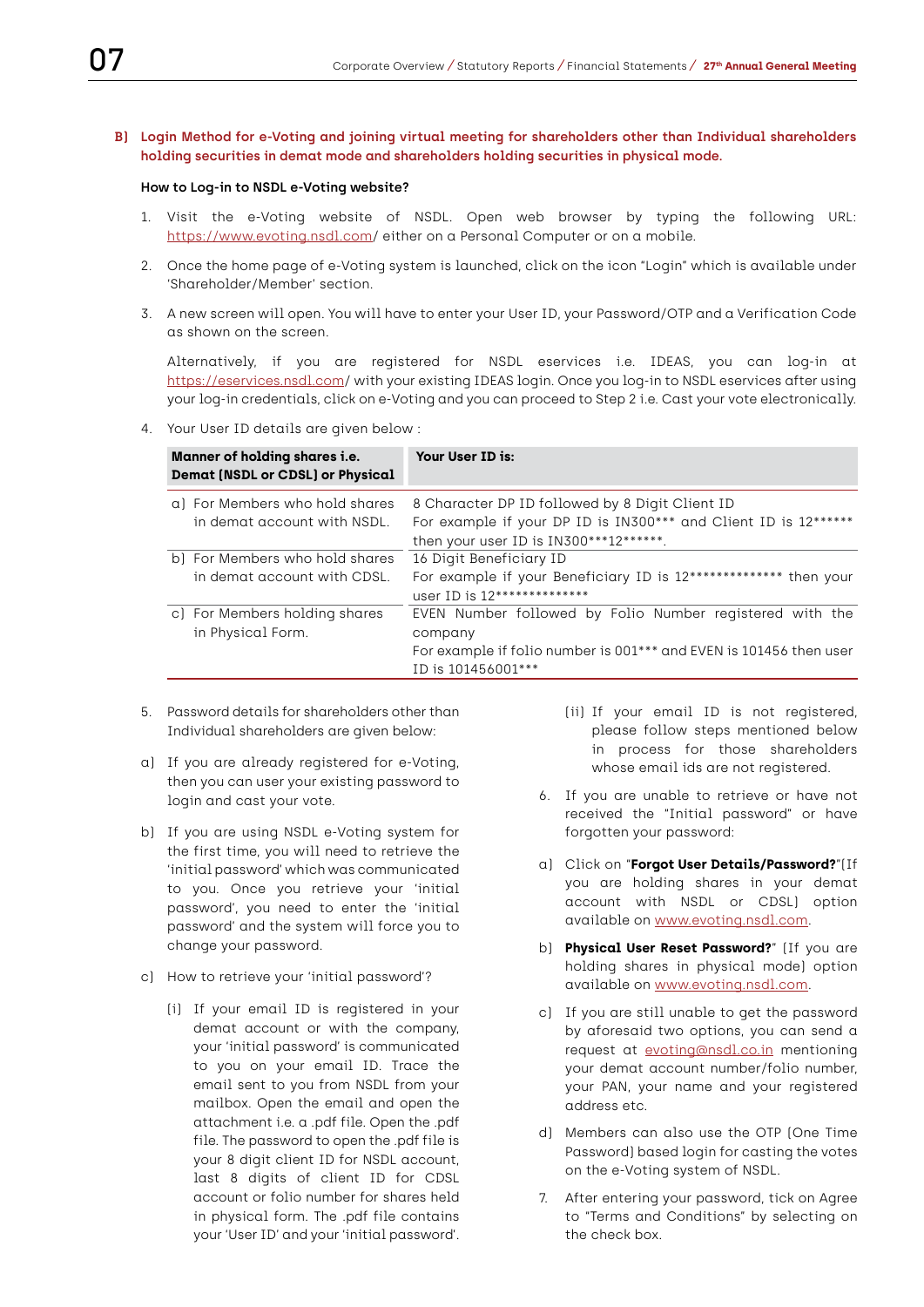- 8. Now, you will have to click on "Login" button.
- 9. After you click on the "Login" button, Home page of e-Voting will open.

## **Step 2: Cast your vote electronically and join General Meeting on NSDL e-Voting system.**

## **How to cast your vote electronically and join General Meeting on NSDL e-Voting system?**

- 1. After successful login at Step 1, you will be able to see all the companies "EVEN" in which you are holding shares and whose voting cycle and General Meeting is in active status.
- 2. Select "EVEN" of company for which you wish to cast your vote during the remote e-Voting period and casting your vote during the General Meeting. For joining virtual meeting, you need to click on "VC/OAVM" link placed under "Join General Meeting".
- 3. Now you are ready for e-Voting as the Voting page opens.
- 4. Cast your vote by selecting appropriate options i.e. assent or dissent, verify/modify the number of shares for which you wish to cast your vote and click on "Submit" and also "Confirm" when prompted.
- 5. Upon confirmation, the message "Vote cast successfully" will be displayed.
- 6. You can also take the printout of the votes cast by you by clicking on the print option on the confirmation page.
- 7. Once you confirm your vote on the resolution, you will not be allowed to modify your vote.

## **General Guidelines for shareholders**

- 1. It is strongly recommended not to share your password with any other person and take utmost care to keep your password confidential. Login to the e-voting website will be disabled upon five unsuccessful attempts to key in the correct password. In such an event, you will need to go through the "Forgot User Details/Password?" or "Physical User Reset Password?" option available on www.evoting.nsdl.com to reset the password.
- 2. The voting rights of Members shall be in proportion to their share in the paid up equity share capital of the Company as on the cut off date of Friday June 03, 2022.
- 3. Any person holding shares in physical form and non-individual shareholders, who acquires shares of the Company and becomes member of the Company after the notice is send

through e-mail and holding shares as of the cut-off date i.e. Monday, May 30, 2022 may obtain the login ID and password by sending a request at evoting@nsdl.co.in or Issuer/RTA. However, if you are already registered with NSDL for remote e-voting, then you can use your existing user ID and password for casting your vote. If you forgot your password, you can reset your password by using "Forgot User Details/ Password" or "Physical User Reset Password" option available on www.evoting.nsdl.com or call on toll free no. 1800 1020 990 and 1800 22 44 30 . In case of Individual Shareholders holding securities in demat mode who acquires shares of the Company and becomes a Member of the Company after sending of the Notice and holding shares as of the cut-off date i.e. Monday, May 30, 2022 may follow steps mentioned in the Notice of the AGM under "Access to NSDL e-Voting system"

- 4. A person, whose name is recorded in the Register of Members or in the Register of Beneficial Owners maintained by the depositories as on the cut-off date only shall be entitled to avail the facility of remote e-Voting or casting vote through e-Voting system during the meeting.
- 5. Shri Tushar Pahade, Proprietor at M/s T. S Pahade & Associates Company Secretaries, has been appointed as the Scrutinizer to scrutinize the remote e-Voting process and casting vote through the e-Voting system during the meeting in a fair and transparent manner.
- 6. Institutional shareholders (i.e. other than individuals, HUF, NRI etc.) are required to send scanned copy (PDF/JPG Format) of the relevant Board Resolution/ Authority letter etc. with attested specimen signature of the duly authorized signatory(ies) who are authorized to vote, to the Scrutinizer by e-mail to tusharpahade@gmail.com with a copy marked to evoting@nsdl.co.in.
- 7. During the AGM, the Chairman shall, after response to the questions raised by the Members in advance or as a speaker at the AGM, formally propose to the Members participating through VC/OAVM Facility to vote on the resolutions as set out in the Notice of the AGM and announce the start of the casting of vote through the e-Voting system. After the Members participating through VC/OAVM Facility, eligible and interested to cast votes, have cast the votes, the e-Voting will be closed with the formal announcement of closure of the AGM
- 8. The Scrutinizer shall after the conclusion of e-Voting at the AGM, first download the votes cast at the AGM and thereafter unblock the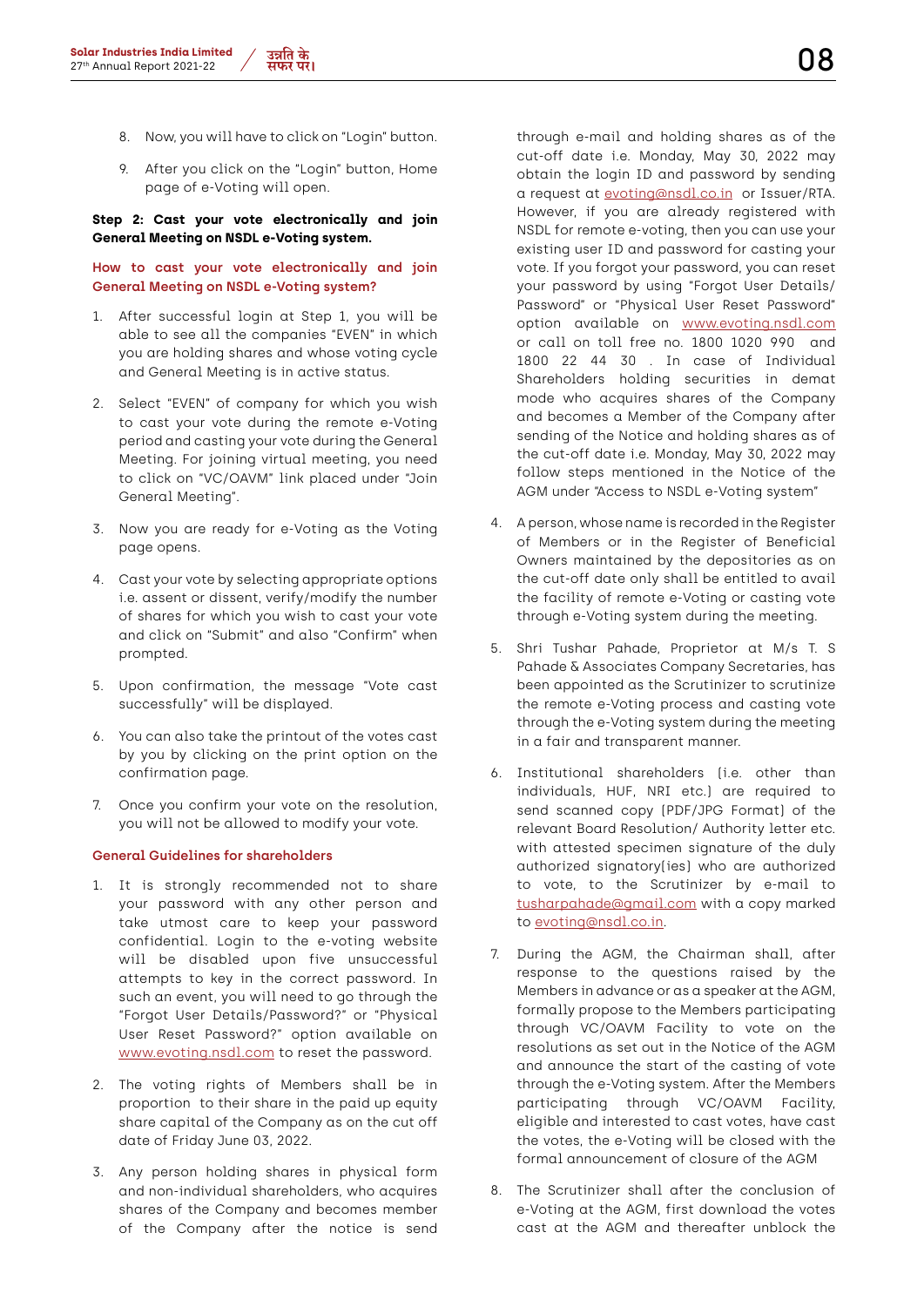votes cast through remote e-Voting and shall make a consolidated scrutinizer's report of the total votes cast in favour or against, invalid votes, if any, and whether the resolution has been carried or not, and such Report shall then be sent to the Chairman or a person authorized by him, within 48 (forty eight) hours from the conclusion of the AGM, who shall then countersign and declare the result of the voting forthwith.

- 9. The Results declared along with the report of the Scrutinizer shall be placed on the website of the Company at www.solargroup.com and on the website of NSDL at www.evoting.nsdl.com immediately after the declaration of Results by the Chairman or a person authorized by him. The results shall also be immediately forwarded to both the stock exchanges i.e. BSE Limited and National Stock Exchange of India Limited, Mumbai.
- 10. In case of any queries, you may refer the Frequently Asked Questions (FAQs) for Shareholders and e-voting user manual for Shareholders available at the download section of www.evoting.nsdl.com or call on toll free no.: 1800 1020 990 and 1800 22 44 30 or send a request to Ms. Soni Singh, Assistant Manager at evoting@nsdl.co.in

## **Process for those shareholders whose email ids are not registered with the depositories for procuring user id and password and registration of e mail ids for e-voting for the resolutions set out in this notice:**

- 1. In case shares are held in physical mode Please send scan copy of a signed request letter mentioning your folio number, complete address, scanned copy of the share certificate (front and back) email address to be registered along with scanned self-attested copy of the PAN and any document (such as Driving Licence, Passport, Bank Statement, Aadhar card) supporting the registered address of the Member, by email to the Company's email address investor.relations@solargroup.com or rnt.helpdesk@linkintime.co.in
- 2. In case shares are held in demat mode, please provide DPID-CLID (16 digit DPID + CLID or 16 digit beneficiary ID), Name, client master or copy of Consolidated Account statement, PAN (self attested scanned copy of PAN card), AADHAR (self attested scanned copy of Aadhar Card) to investor.relations@solargroup.com. If you are an Individual shareholders holding securities in demat mode, you are requested to refer to the login method explained at step 1 (A) i.e. Login method for e-Voting and joining virtual meeting for Individual shareholders holding securities in demat mode.
- 3. Alternatively shareholder/members may send a request to evoting@nsdl.co.in for procuring user id and password for e-voting by providing above mentioned documents.
- 4. In terms of SEBI circular dated December 9, 2020 on e-Voting facility provided by Listed Companies, Individual shareholders holding securities in demat mode are allowed to vote through their demat account maintained with Depositories and Depository Participants. Shareholders are required to update their mobile number and email ID correctly in their demat account in order to access e-Voting facility.

## **THE INSTRUCTIONS FOR MEMBERS FOR e-VOTING ON THE DAY OF THE 27th AGM ARE AS UNDER:-**

- 1. The procedure for e-Voting on the day of the AGM is same as the instructions mentioned above for remote e-voting.
- 2. Only those Members/ shareholders, who will be present in the AGM through VC/OAVM facility and have not casted their vote on the Resolutions through remote e-Voting and are otherwise not barred from doing so, shall be eligible to vote through e-Voting system in the AGM.
- 3. Members who have voted through Remote e-Voting will be eligible to attend the AGM. However, they will not be eligible to vote at the AGM.
- 4. The details of the person who may be contacted for any grievances connected with the facility for e-Voting on the day of the AGM shall be the same person mentioned for Remote e-voting.

## **INSTRUCTIONS FOR MEMBERS FOR ATTENDING THE 27th AGM THROUGH VC/OAVM ARE AS UNDER:**

1. Member will be provided with a facility to attend the AGM through VC/OAVM through the NSDL e-Voting system. Members may access by following the steps mentioned above for Access to NSDL e-Voting system. After successful login, you can see link of "VC/OAVM link" placed under "Join General meeting" menu against company name. You are requested to click on VC/OAVM link placed under Join General Meeting menu. The link for VC/OAVM will be available in Shareholder/Member login where the EVEN of Company will be displayed. Please note that the members who do not have the User ID and Password for e-Voting or have forgotten the User ID and Password may retrieve the same by following the remote e-Voting instructions mentioned in the notice to avoid last minute rush.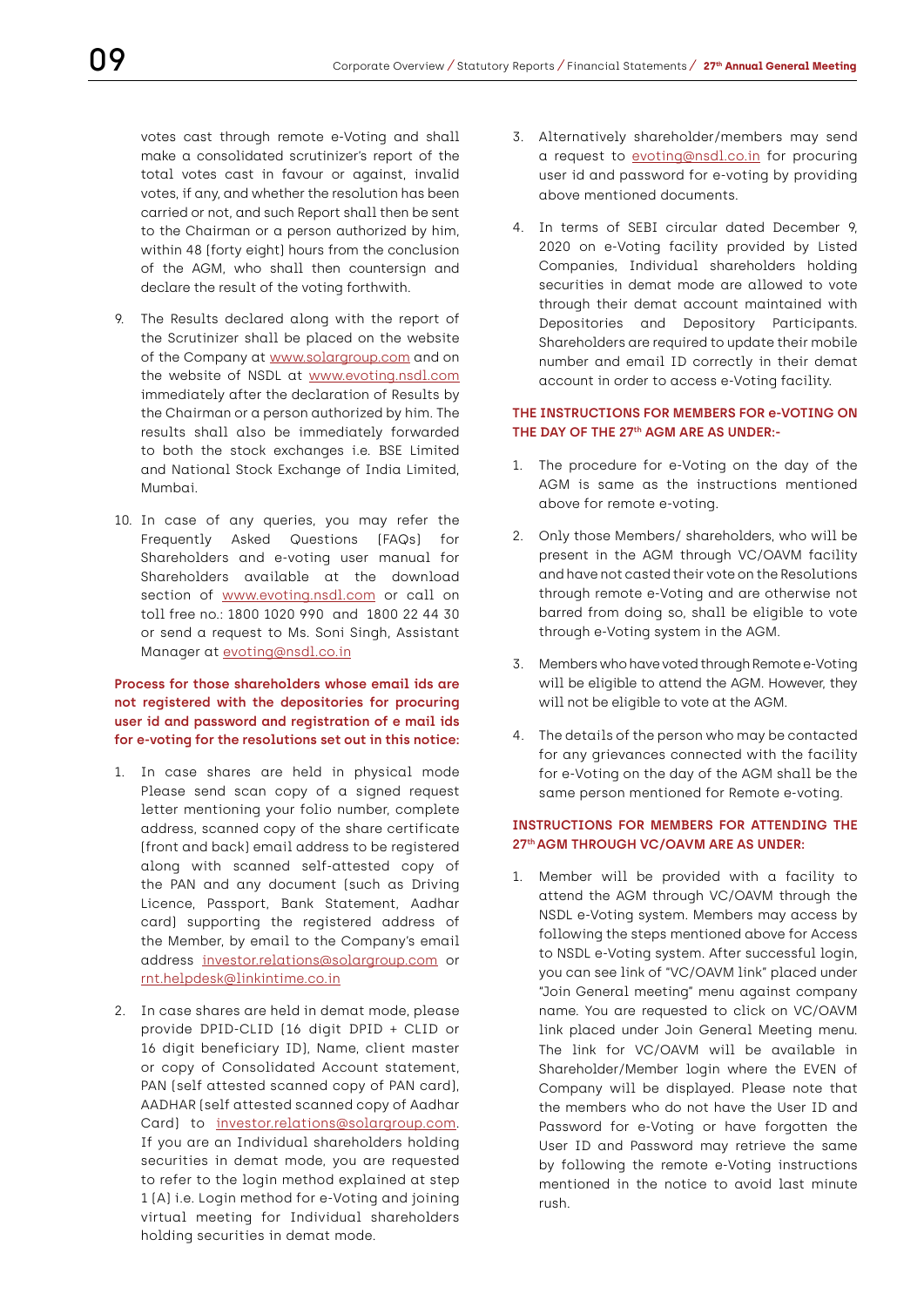- 3. Further Members will be required to allow Camera and use Internet with a good speed to avoid any disturbance during the meeting.
- 4. Please note that Participants Connecting from Mobile Devices or Tablets or through Laptop connecting via Mobile Hotspot may experience Audio/Video loss due to Fluctuation in their respective network. It is therefore recommended to use Stable Wi-Fi or LAN Connection to mitigate any kind of aforesaid glitches.
- 5. Shareholders who would like to express their views/have questions may send their specific questions at least 48 hours in advance before the start of the 27<sup>th</sup> Annual General Meeting i.e. Wednesday, June 08, 2022 by 11:30 a.m. IST. mentioning their name demat account number/ folio number, email id, mobile number at investor.relations@solargroup.com. The same will be replied by the company suitably.
- 6. Members, who would like to ask questions during the AGM with regard to the financial statements or any other matter to be placed at the AGM, need to register themselves as a speaker by sending their request from their registered email address mentioning their name, DP ID and Client ID number/ folio number and mobile number, to reach the Company's email address investor.relations@solargroup.com at least 48 hours in advance before the start of the AGM i.e.by Wednesday June 08, 2022 by 11:30 a.m. IST. Those Members who have registered themselves as a speaker shall be allowed to ask questions during the AGM, depending upon the availability of time.
- 7. Institutional Investors, who are Members of the Company, are encouraged to attend and vote in the AGM through VC/OAVM Facility.
- 4. Pursuant to the MCA Circulars and SEBI Circular, in view of the prevailing situation, owing to the difficulties involved in dispatching of physical copies of the Notice of the AGM and the Annual Report for the financial year 2021-22 including therein the Audited Financial Statements for financial year 2021-22, are being sent only by email to the Members. Therefore, those Members, whose email address is not registered with the Company or with their respective Depository Participant/s, and who wish to receive the Notice of the AGM and the Annual Report for the financial year 2021-22 and all other communication sent by the Company, from time to time, can get their email address registered by following the steps as given below:-
- a. For Members holding shares in physical form, please send scan copy of a signed request letter mentioning your folio number, complete address, email address to be registered along with scanned self-attested copy of the PAN and any document (such as Driving Licence, Passport, Bank Statement, Aadhar card) supporting the registered address of the Member, by email to the Company's email address investor.relations@solargroup.com
- b. For the Members holding shares in demat form, please update your email address through your respective Depository Participant/s.
- 5. The Notice of the AGM and the Annual Report for the financial year 2021-22 including therein the Audited Financial Statements for the financial year 2021-22, will be available on the website of the Company at www.solargroup.com and the website of BSE Limited at www.bseindia.com and National Stock Exchange of India Limited at www.nseindia.com. The Notice of AGM will also be available on the website of NSDL at www.evoting.nsdl.com.
- 6. The Register of Members and the Share Transfer books of the Company will remain closed from Tuesday, May 31, 2022 to Friday, June 10, 2022 both days inclusive, for annual closing and determining the entitlement of the Members to the final Dividend for financial year 2021-22.
- 7. The Board of Directors has recommended Final Dividend of  $\bar{z}$  7.5/- per Equity Share of face value of ₹ 2.00 each for the year ended March 31, 2022 that is proposed to be paid on Saturday June 18, 2022 subject to the approval of the shareholders at the AGM of the Company.
- 8. The Company has fixed Monday May 30, 2022 as the 'Record Date' for determining entitlement of members to final dividend for the financial year ended March 31, 2022, if approved at the AGM.
- 9. If the final dividend, as recommended by the Board of Directors, is approved at the AGM, payment of such dividend subject to deduction of tax at source will be made on Saturday June 18, 2022 as under:
	- a. To all Beneficial Owners in respect of shares held in dematerialized form as per the data as may be made available by the National Securities Depository Limited("NSDL") and the Central Depository Services (India)Limited ("CDSL"), collectively "Depositories", as of the close of business hours on Monday, May 30, 2022.
	- b. To all Members in respect of shares held in physical form after giving effect to valid transfer, transmission or transposition requests lodged with the Company as of the close of business hours on Monday, May 30, 2022.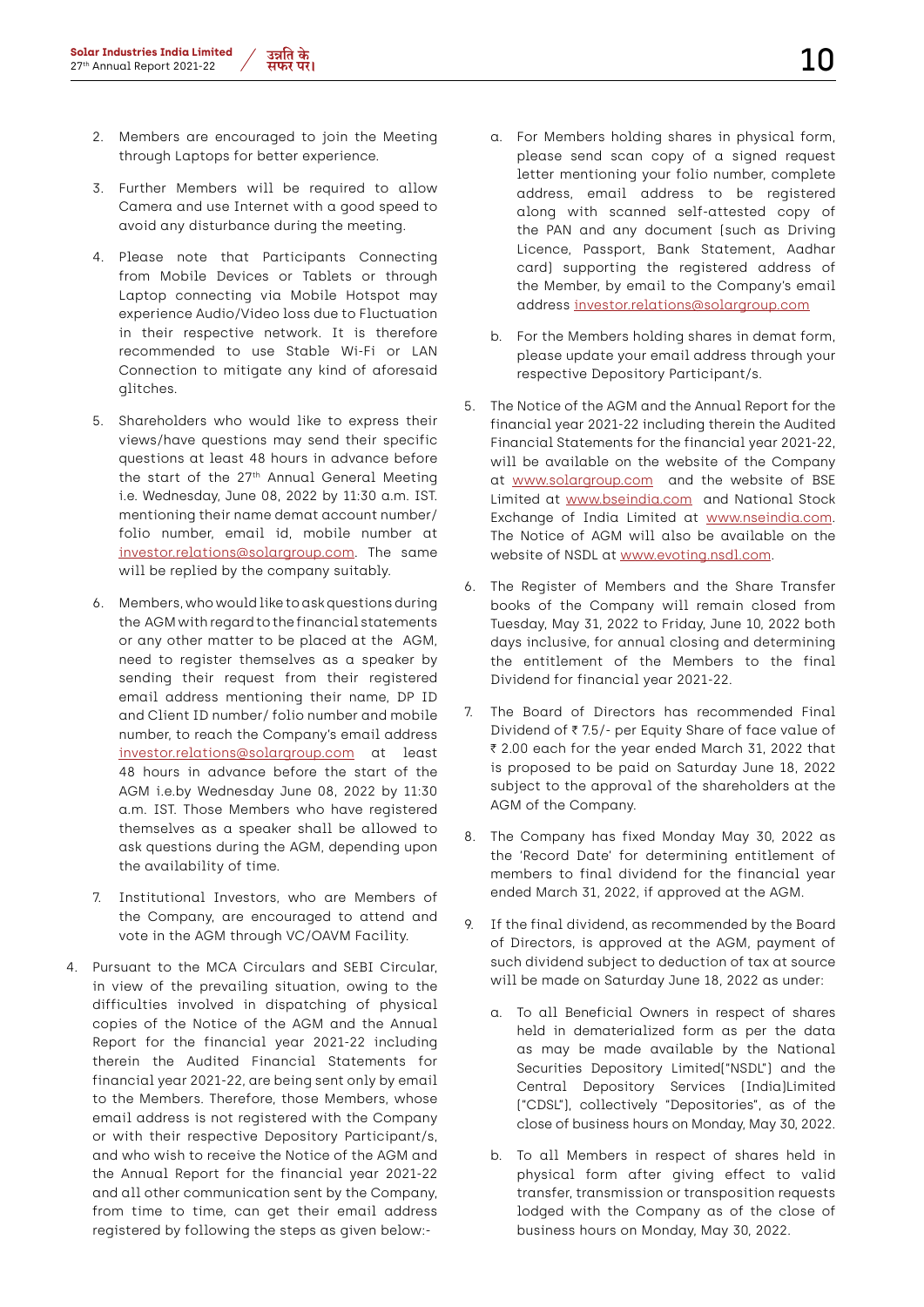- 10. The dividend/s, if any, approved by the Members or declared by the Board of Directors of the Company from time to time, will be paid as per the mandate registered with the Company or with their respective Depository Participants.
- 11. Further, in order to receive dividend/s in a timely manner, Members holding shares in physical form who have not updated their mandate for receiving the dividends directly in their bank accounts through Electronic Clearing Service or any other means ("Electronic Bank Mandate"), can register their Electronic Bank Mandate to receive dividends directly into their bank account electronically or any other means, by sending scanned copy of the following details/ documents by email to reach the Company's email address investor.relations@solargroup.com.
	- a. signed request letter mentioning your name, folio number, complete address and following details relating to bank account in which the dividend is to be received:
		- i Name and Branch of Bank and Bank Account type;
		- ii Bank Account Number allotted by your bank after implementation of Core Banking Solutions;
		- iii 11 digit IFSC Code;
	- b. self-attested scanned copy of cancelled cheque bearing the name of the Member or first holder, in case shares are held jointly;
	- c. self-attested scanned copy of the PAN Card; and
	- d. self-attested scanned copy of any document (such as Aadhar Card, Driving Licence, Election Identity Card, Passport) in support of the address of the Member as registered with the Company. For the Members holding shares in demat form, please update your Electronic Bank Mandate through your Depository Participant/s.
- 12. In the event the Company is unable to pay the dividend to any Member directly in their bank accounts through Electronic Clearing Service or any other means, due to non-registration of the Electronic Bank Mandate, the Company shall dispatch the dividend warrant/ Bankers' cheque/ demand draft to such Member, at the earliest once the normalcy is restored.
- 13. Pursuant to the provisions of Section 124 of the Act, Investor Education and Protection Fund Authority (Accounting, Audit, Transfer and Refund) Rules, 2016 ("IEPF Rules") read with the relevant circulars and amendments thereto, the amount of dividend remaining unpaid or unclaimed for a

period of seven years from the due date is required to be transferred to the Investor Education and Protection Fund ("IEPF"), constituted by the Central Government. Accordingly, Company has transferred ₹ 16,289/- (Rupees Sixteen Thousand Two Hundred and Eighty Nine Only) relating to financial year 2013-14 (Final) and ₹ 26328/- (Rupees Twenty Six Thousand Three Hundred and Twenty Eight Only) relating to financial year 2014-15(Interim) during the financial year 2021-22, to the IEPF.

During the current financial year 2022-23, Company will be required to transfer the unclaimed Final Dividend for the year 2014-15 and Interim Dividend for the year 2015-16. Details of the unpaid/ unclaimed dividend are also uploaded on the website of the Company at www.solargroup.com Members who have not encashed Final Dividend for the year 2014-15 or any subsequent dividend declared by the Company, are advised to write to the Company immediately.

14. Pursuant to the provisions of IEPF Rules, all shares in respect of which dividend has not been paid or claimed for seven consecutive years shall be transferred by the Company to the designated Demat Account of the IEPF Authority ("IEPF Account") within a period of thirty days of such shares becoming due to be transferred to the IEPF Account. During the financial year 2021-22 no such shares were found, after following the prescribed procedure.

Further, Members who have not claimed / encashed their dividends in the last seven consecutive years from 2014-15 are advised to claim the same. In case valid claim is not received, the Company will proceed to transfer the respective shares to the IEPF Account in accordance with the procedure prescribed under the IEPF Rules.

- 15. To prevent fraudulent transactions, Members are advised to exercise due diligence and notify the Company of any change in address or demise of any Member as soon as possible. Members are also advised to not leave their demat account(s) dormant for long. Periodic statement of holdings should be obtained from the concerned Depository Participant and holdings should be verified from time to time.
- 16. The Securities and Exchange Board of India (SEBI) has mandated the submission of Permanent Account Number (PAN) by every participant in securities market. Members holding shares in electronic form are, therefore, requested to submit the PAN to their Depository Participants with whom they are maintaining their demat accounts. Members holding shares in physical form can submit their PAN details to the Company.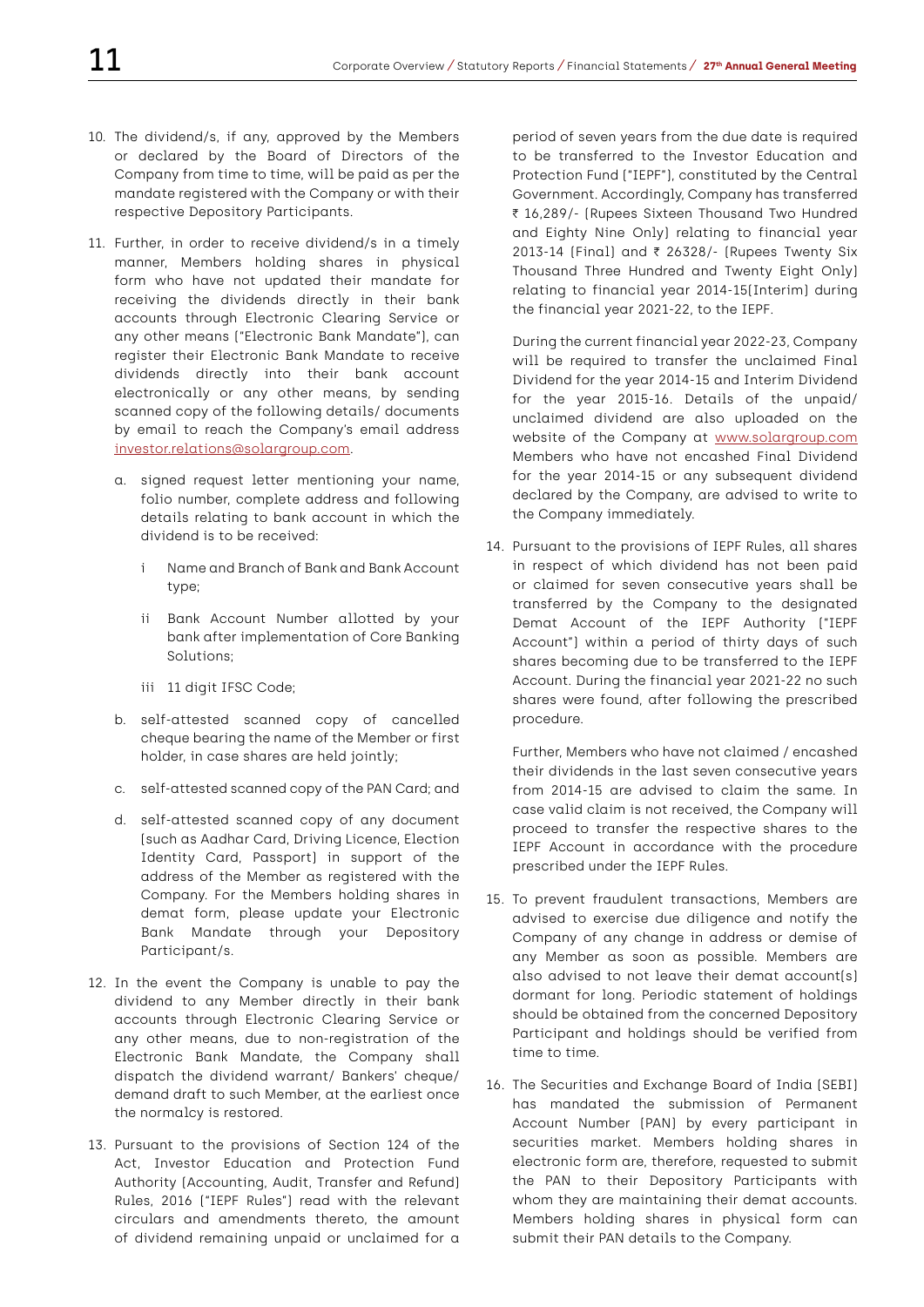- 17. In terms of the Listing Regulations, securities of listed companies can only be transferred in dematerialized form with effect from April 1, 2019. In view of the above, Members are advised to dematerialize shares held by them in physical form.
- 18. To support the 'Green Initiative', Members who have not yet registered their email addresses are requested to register the same with their DPs in case the shares are held by them in electronic form or with the Share Transfer Agent of the Company in case the shares are held by them in physical form.
- 19. During the AGM, Members may access the scanned copy of Register of Directors and Key Managerial

Personnel and their shareholding maintained under Section 170 of the Act and the Register of Contracts and Arrangements in which Directors are interested maintained under Section 189 of the Act, upon Log-in to NSDL e-Voting system at https://www.evoting.nsdl.com.

20. Details as required in sub-regulation (3) of Regulation 36 of the Listing Regulations and Secretarial Standard on General Meeting (SS-2) of ICSI, in respect of the Directors seeking appointment / re-appointment at the AGM, forms integral part of the Notice of the AGM. Requisite declarations have been received from the Directors for seeking appointment/ re-appointment.

By Order of the Board of Directors, For **Solar Industries India Limited**

## **Registered office:**

"Solar" House, 14, Kachimet, Amravati Road, Nagpur – 440023 (MH). CIN: L74999MH1995PLC085878 Email id: investor.relations@solargroup.com Website: www.solargroup.com

**Date:** May 03, 2022 **(Khushboo A. Pasari) Place:** Nagpur **Company Secretary &** Compliance Officer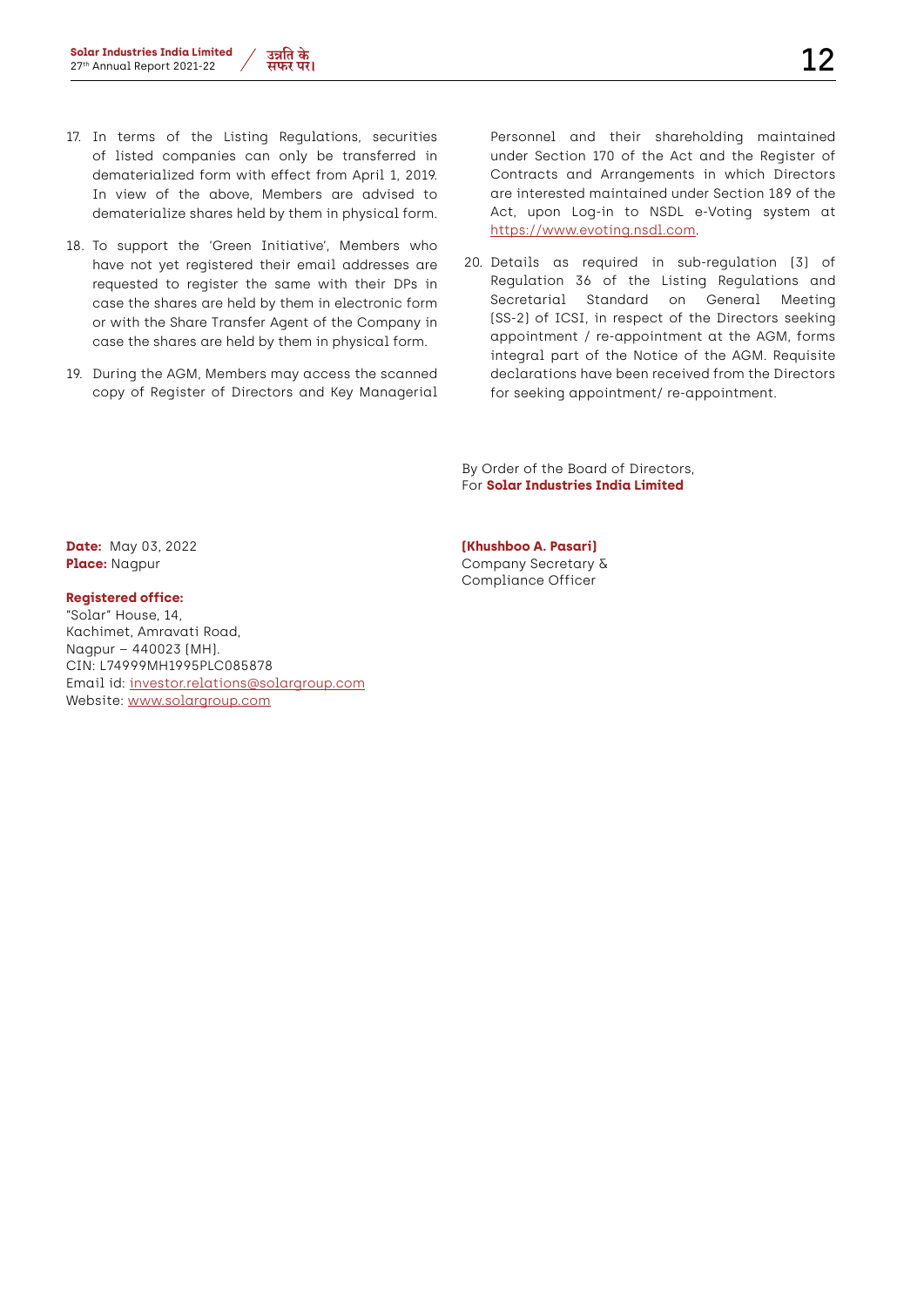## Explanatory Statements

## **THIS EXPLANATORY STATEMENT IS PROVIDED THOUGH NOT REQUIRED AS PER SECTION 102 OF THE COMPANIES ACT, 2013.**

#### **ITEM NO. 4**

#### **Appointment of Statutory Auditors of the Company**

The Members of the Company at the 22<sup>nd</sup> Annual General Meeting ('AGM') held on August 21, 2017 approved the appointment of M/s SRBC & Co. LLP, Chartered Accountants, (Firm Registration No. 324982E/E300003) jointly with M/s Akshay Rathi & Associates, Chartered Accountants, (Firm Registration No. 139703W), as the Auditors of the Company for a period of Five (5) years from the conclusion of the said AGM. Accordingly, The joint auditors will complete their present term on conclusion of this AGM.

Pursuant to Section 139 of the Companies Act 2013, the Board of Directors based on the recommendation of the Audit Committee proposes the re-appointment of M/s SRBC & Co. LLP, Chartered Accountants, (Firm Registration No. 324982E/E300003), Jointly with M/s Gandhi Rathi & Co., Chartered Accountants, (Firm Registration No. 103031W) in place of M/s Akshay Rathi & Associates, Chartered Accountants, (Firm Registration No. 139703W) the retiring Auditors as the Statutory Auditors of the Company. If approved by the members, the appointment of M/s SRBC & Co. LLP, Jointly with M/s Gandhi Rathi & Co., as the Statutory Auditors will be for a period of Five (5) years commencing from the conclusion of this 27<sup>th</sup> Annual General Meeting till the conclusion of the 32nd Annual General Meeting at such remuneration plus reimbursement of out-of pocket, travelling and living expenses etc.

M/s SRBC & Co. LLP have confirmed that their re-appointment for the second term of Five (5) years, and M/s Gandhi Rathi & Co., have confirmed that their appointment for the first term of Five (5) years if made, would be within the limits specified under Section 141(3)(g) of the Act and that they are not disqualified to be appointed as statutory auditor in terms of the provisions of the proviso to Section 139(1), Section 141(2) and Section 141(3) of the Act and the provisions of the Companies (Audit and Auditors) Rules, 2014.

M/s. SRBC & Co. LLP, (Firm Registration no. 324982E/ E300003) ("SRB") network of firms of Chartered Accountants, started in 1914 and registered with the Institute of Chartered Accountants of India. SRB is a Limited Liability Partnership (LLP) firm incorporated in India. It has its registered office at 22, Camac Street, Kolkata and has offices at 14 locations in various cities in India. SRB has valid peer review certificate. It

is primarily engaged in providing audit and assurance services to the clients.

M/s. Gandhi Rathi and Co ("the Audit Firm"), is a firm of Chartered Accountants registered with the Institute of Chartered Accountants of India (ICAl) since 1987, with Firm Registration Number 103031W. The Firm has obtained Peer Review certificate from ICAI. The firm specializes in Audit & Assurance, Taxation Services and also provides range of other professional services to it's clients including Management Consultancy, Project Finance & Business Advisory services Risk Mitigation. It has Highly satisfied pool of clients over three decades. The firm has head office at Nagpur from where it caters to the diverse needs of client.

None of the Directors, Key Managerial Personnel and other relatives are concerned or interested in the Resolution at Item no. 4 of the Notice.

The Board recommends the Ordinary Resolution at Item no. 4 of this Notice for the approval of the members.

## **EXPLANATORY STATEMENT PURSUANT TO SECTION 102(1) OF THE COMPANIES ACT, 2013.**

#### **ITEM NO. 5**

## **Re-appointment of Shri Manish Nuwal (DIN: 00164388) as a Managing Director of the Company and revision in terms of his remuneration.**

Shri Manish Nuwal is one of the promoter of the Company and has been associated with the Company for more than two decades. With keen business acumen and strategic planning skills, he has contributed immensely in shaping the long term vision and mission of the Solar Group with major emphasis on business development in focus areas, undertaking of new projects, achieving operational efficiencies and building upon commercial successes, since he took over the role of Managing Director and CEO in 2016. Under his guidance, Solar Group has become one of the leading global manufacturers of explosives with customer base in 65 countries and manufacturing operations in 7 countries. His leadership is well reflected in the multi-fold growth of the Solar Group over the last few years without over leveraging the company, instilling confidence and delivering immense returns to all stakeholders.

Shri Manish Nuwal was appointed as a Managing Director of the Company by the members of the Company for a period of one (1) year from April 1, 2021 to March 31, 2022 at their meeting dated August 31, 2021. The Board of Director of the Company at its meeting held on March 31, 2022 and on the recommendation of the Nomination and Remuneration Committee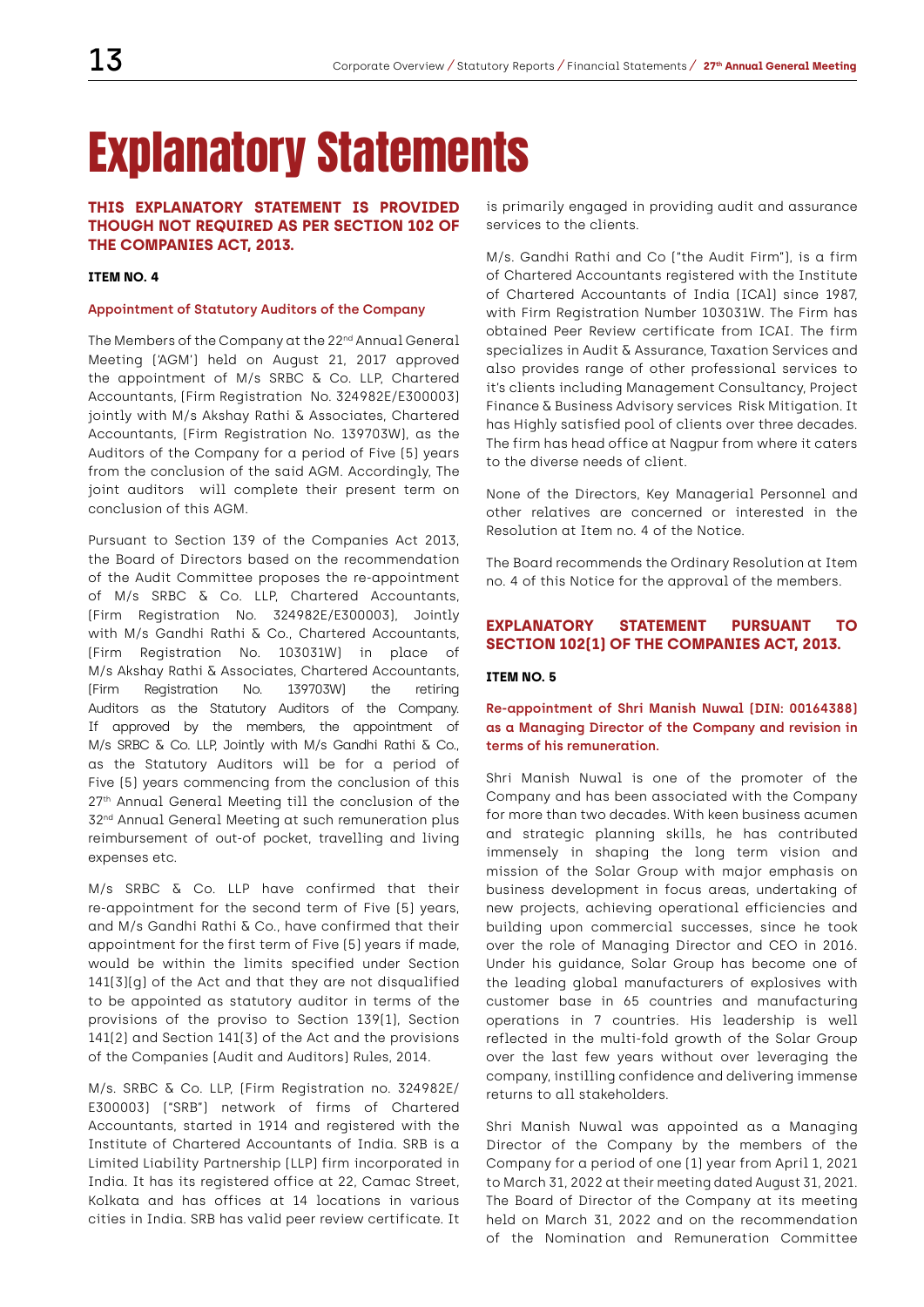

in its meeting held on March 31, 2022 and, subject to the approval of members of the Company, has re-appointed Shri Manish Nuwal as Managing Director of the Company for a period of five (5) years from April 1, 2022 to March 31, 2027 on the terms and conditions including remuneration in accordance with norms laid down in Schedule V and other applicable

provisions of Companies act, 2013 and rules made thereunder.

As per Regulation 17 (6) (e) of SEBI (Listing Obligations and Disclosure Requirements) Regulations 2015, the remuneration payable to Shri Manish Nuwal being a promoter does not exceeds 5% of the net profits.

The information in respect of terms of remuneration  $\delta$  perquisites is given below:

#### **I. Broad Particulars of Salary, Perquisites and allowances of Shri Manish Nuwal are as under:**

| 1. Period           | From April 01, 2022 to March 31, 2027                                                                |
|---------------------|------------------------------------------------------------------------------------------------------|
| 2. Remuneration     |                                                                                                      |
| Salary              | ₹ 25,00,000 to ₹ 50,00,000 per month                                                                 |
|                     | Perquisites: for this purpose perquisites are classified into three categories A,B and C             |
| <b>Category 'A'</b> |                                                                                                      |
| $\alpha$            | Medical Reimbursement                                                                                |
|                     | Expenses incurred, including Medical Insurance for self and family subject to a ceiling of           |
|                     | one month's basic salary in a year or subject to a maximum of three month's basic salary             |
|                     | over period in three years.                                                                          |
| $\overline{b}$      | Traveling, Boarding and Lodging expenses                                                             |
|                     | Expenses incurred for Traveling, Boarding and Lodging for self during the business trips             |
|                     | and provision of car for the same shall be reimbursed at actuals and not considered as               |
|                     | perquisites.                                                                                         |
| $\circ$ )           | Bonus:                                                                                               |
|                     | As per policies and rules of the Company.                                                            |
| $d$ ]               | Club:                                                                                                |
|                     | Fees of clubs subject to a maximum of two clubs, admission and life membership fees not              |
|                     | being allowed.                                                                                       |
| e)                  | Personal Accident Insurance/ Term Life Insurance                                                     |
|                     | Premium not exceeding ₹ 5000/- p.a                                                                   |
| <b>Category 'B'</b> |                                                                                                      |
| a)                  | Company's contribution towards Provident Fund, Superannuation Fund.                                  |
| b)                  | Gratuity payable shall not exceed half Month's salary for each completed year of service             |
|                     | or part thereof.                                                                                     |
| $\overline{c}$ ]    | Leave Entitlement: As per Company's Policy                                                           |
| Category 'C'        |                                                                                                      |
| $\alpha$            | The Company shall provide a car with chauffer and telephone at the residence. Provisions             |
|                     | of the car for use in Company's business and telephone at residence will not be considered           |
|                     | as perquisites. Personal long distance calls and use of car for Private purpose shall be             |
|                     | billed by the Company                                                                                |
|                     | Other allowances, benefits and perquisites admissible as per Rules of the Company, from time to time |

framed by Nomination and Remuneration Committee.

#### **II. Remuneration based on net profits:**

In addition to the salary, perquisites and allowances as set out above, Shri Manish Nuwal shall be entitled to receive remuneration based on net profits of the Company. Such remuneration based on net profits payable to him will be determined by the Board and/or the Nomination and Remuneration Committee of the Board for each financial year.

The overall remuneration payable every year to Shri Manish Nuwal by way of salary, perquisites and allowances, incentive/bonus/ performance

linked incentive, remuneration based on net profits, etc. shall not exceed individually and to all the Executive Directors taken together, by 5% and 10% respectively, of the net profits of the Company as computed in the manner laid down in Section 198 of the Act or any statutory modification(s) or re-enactment thereof.

Shri Manish Nuwal satisfies all the conditions set out in Para – I of Schedule V to the Act as also conditions set out under sub-section (3) of Section 196 of the Act for being eligible for re-appointment. He is not disqualified from being re-appointed as Directors in terms of Section 164 of the Act.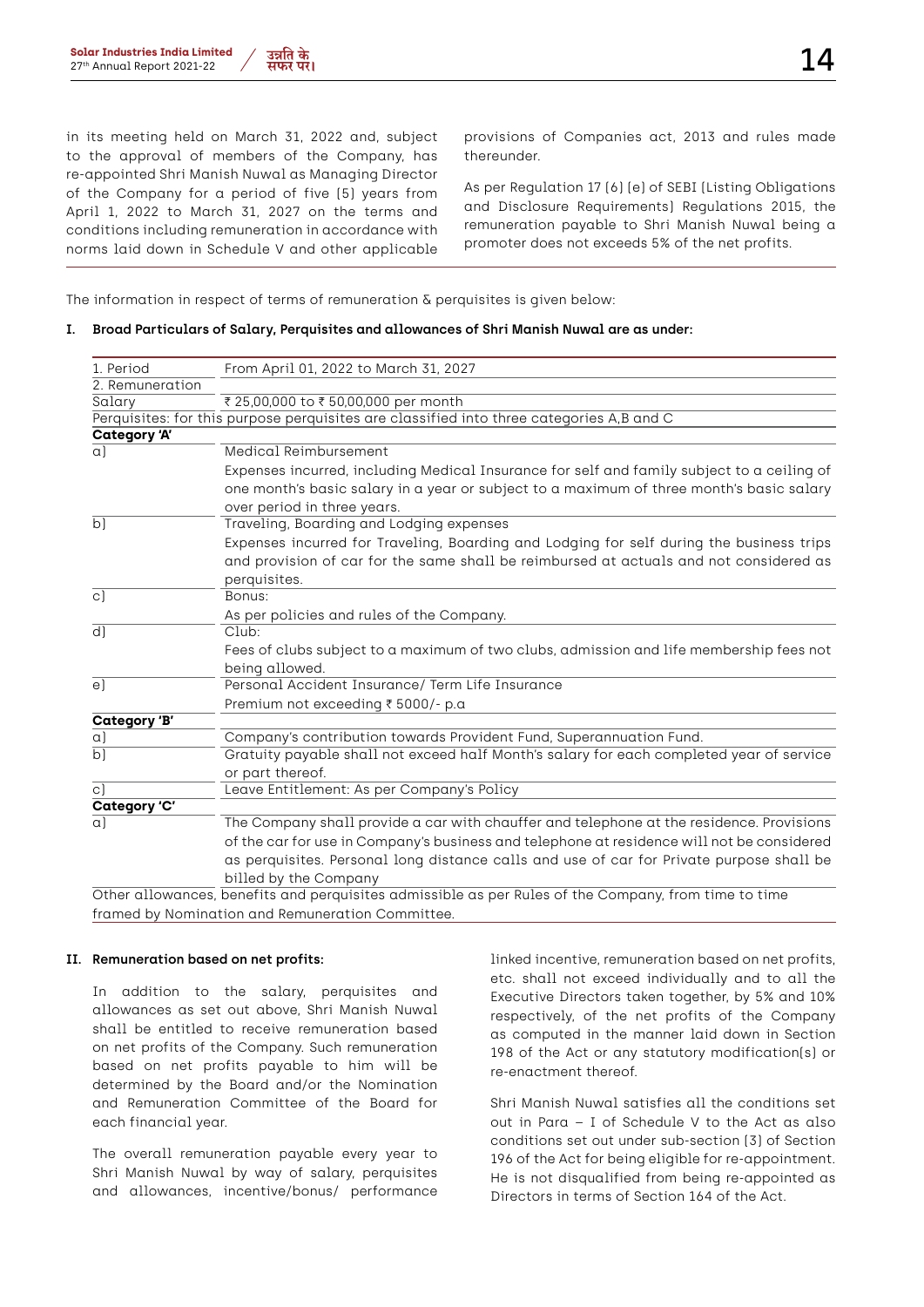Shri Manish Nuwal is son of Shri Satyanarayan Nuwal, Chairman and Director of the Company. Hence, he is covered under the provisions of Section 188 of the Companies Act, 2013 and rules made thereunder.

Except Shri Manish Nuwal, being an appointee and Shri Satyanarayan Nuwal, Chairman and Director, being his relative, none of the Directors and Key Managerial Personnel of the Company and their relatives is concerned or interested, financial or otherwise, in the resolution set out at Item No.5.

The above may be treated as a written memorandum setting out terms of re-appointment of Shri Manish Nuwal under Section 190 of the Act.

The brief resume of Shri Manish Nuwal, his nature of expertise in specific functional areas, names of Companies in which he holds directorships/ chairmanship of Board Committees, shareholding and relationships between directors is provided in the Annexure attached to the Notice, pursuant to the provisions of (i) Companies Act, 2013 (ii) the Securities and Exchange Board of India (Listing Obligations and Disclosure Requirements) Regulations, 2015 and (iii) Secretarial Standard on General Meetings ("SS-2"), issued by the Institute of Company Secretaries of India

The resolution seeks approval of members as an Ordinary Resolution for the re-appointment of Shri Manish Nuwal as the Managing Director of the Company with effect from April 1, 2022 pursuant to the provisions of Section 117, 196 and 197 and 203 read with Schedule V other applicable provision of the Companies Act, 2013 and the rules made there under.

The Board recommends the Ordinary resolution at item no. 5 of this Notice for approval by the members.

#### **ITEM NO. 6 & 7**

**Item No. 6: Increase in Limits of Borrowings u/s 180 (1) (c) of the Companies Act, 2013.**

## **Item No. 7: Increase in limits of providing security u/s 180 (1) (a) of the Companies Act, 2013 in connection with the borrowing of the company.**

Pursuant to Section 180(1)(c) and 180(1)(a) of the Companies Act, 2013, the Members of the Company had, at their Meeting dated July 31, 2018, authorised the Board of Directors (which term shall be deemed to include any Committee of the Board) to borrow money(ies) on behalf of the Company and for creation of charge on any assets or undertaking of the Company as security in favour of lending agencies for a sum not

exceeding ₹ 1500 Crores (Rupees One Thousand Five Hundred Crores only), over and above the aggregate of the paid-up share capital and free reserves of the Company. The above limit is apart from temporary loans obtained or to be obtained from the Company's bankers in the ordinary course of business.

In the year 2018, when the borrowing limits were increased to  $\bar{\tau}$  1500 Crores the revenue achieved was  $\bar{\tau}$  1273 Crores whereas in the current financial vear, revenue of the company has reached to  $\bar{\tau}$  2528 Crores which is a growth of around 99% Based on our estimation we are targeting compounded growth in the next 3 to 4 years. Apart from this, SIIL has to support its subsidiaries for their business operations hence we are proposing to increase our borrowing limits from  $\bar{\tau}$  1500 Crores to  $\bar{\tau}$  3000 Crores for our capex requirements, working capital and investments needs of the business. The Company may be further required to borrow money, either secured or unsecured, from the banks/ financial institutions/other body corporate, from time to time, and to pledge, mortgage, hypothecate and/or charge any or all of the movable and immovable properties of the Company and/or whole or part of the undertaking of the Company.

The Board of Directors of the Company proposes to increase the limits to borrow money and to secure such borrowings by pledging, mortgaging, hypothecating the movable or immovable properties of the Company amounting up to ₹ 3000 Crores (Rupees Three Thousand Crores only). The above limit is apart from temporary loans obtained or to be obtained from the Company's bankers in the ordinary course of business.

It is, therefore, required to obtain fresh approval of members by Special Resolution under Sections 180(1) (a) and 180(1)(c) of the Companies Act, 2013, to enable the Board of Directors (which term shall be deemed to include any Committee of the Board) to borrow money and to mortgage and / or create a charge on any of the movable and / or immovable properties and / or the whole or any part of the undertaking(s) of the Company to secure its borrowings upto a sum not exceeding ₹ 3000 Crores (Rupees Three Thousand Crores only), which may exceed the aggregate of the paid-up share capital, free reserves and Security Premium of the Company. The above limit is apart from temporary loans obtained or to be obtained from the Company's bankers in the ordinary course of business.

None of the Directors or the Key Managerial Personnel of the Company including their relatives is in any way concerned or interested in the resolutions.

The Board recommends the Special Resolution at Item no. 6 and 7 of this Notice for the approval of the members.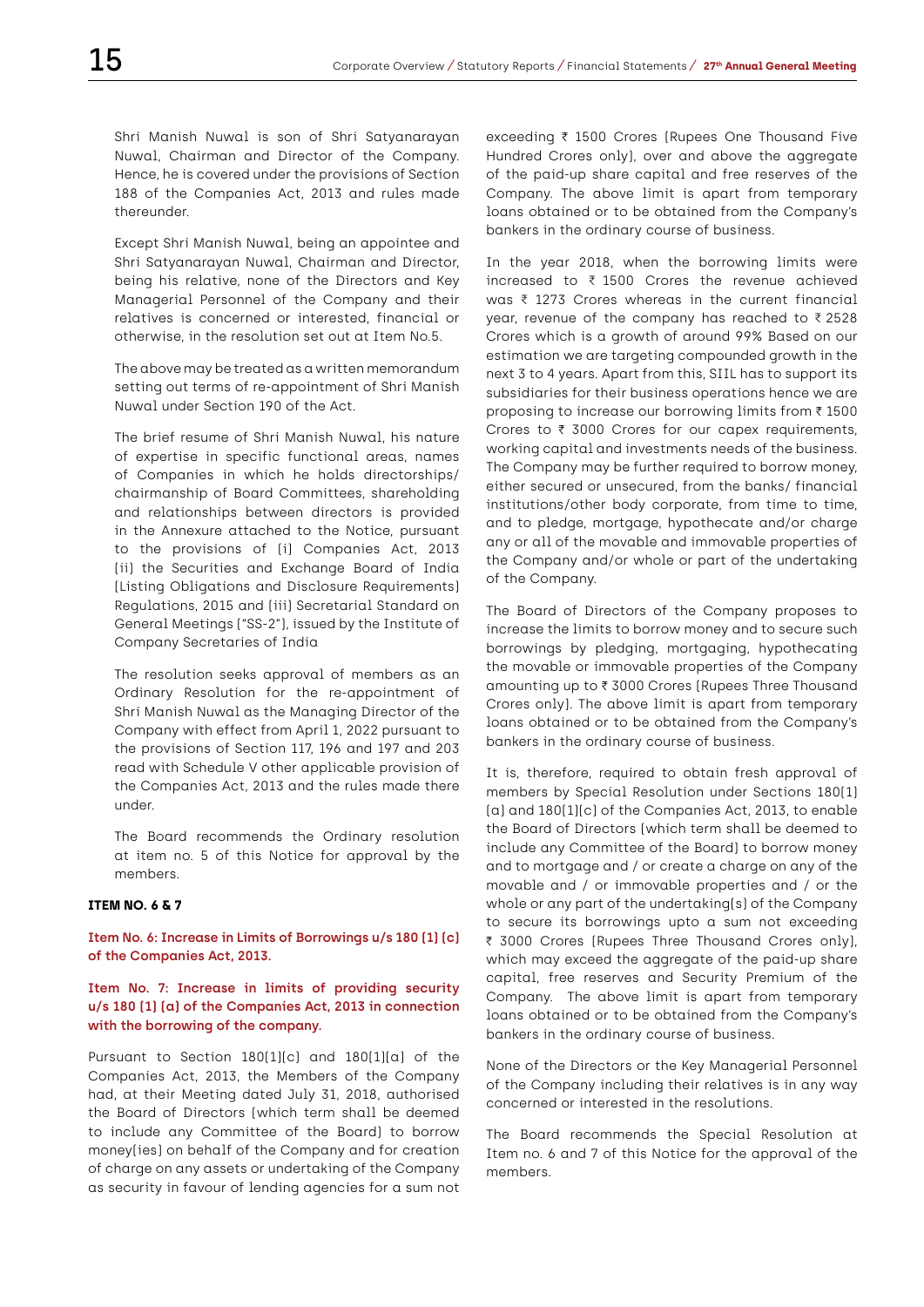## **ITEM NO.8**

## **Appointment of Shri Sanjay Sinha (DIN: 08253225) as a Non-Executive Independent Director of the Company.**

Shri Sanjay Sinha (DIN: 08253225) was appointed as an Additional Director in the category Non-Executive Independent Director of the Company by the Board of Directors in their Meeting held on May 03, 2022 to hold office of Independent Director up to the ensuing Annual General Meeting.

In accordance with the provisions of Section 149 read with Schedule IV to the Act, appointment of Independent Directors requires approval of the members of the Company. Further, in terms of the Securities and Exchange Board of India (Listing Obligations and Disclosure Requirements) Regulations, 2015 ("Listing Regulations"), effective January 1, 2022, a listed entity shall ensure that approval of shareholders by way of Special Resolution for appointment of a person on the Board of Directors is taken at the next general meeting or within a time period of three months from the date of appointment, whichever is earlier. Accordingly, the appointment of Shri Sanjay Sinha would require the approval of the members of the Company by way of Special Resolution.

Based on recommendations of Nomination and Remuneration Committee, Board have approved the appointment of Shri Sanjay Sinha (DIN: 08253225) as Non-Executive Independent Director of the Company, not liable to retire by rotation to hold office for a First term of Two (2) consecutive years up to the conclusion of 29th Annual General Meeting to be held in the year 2024 subject to approval of the Shareholders.

Section 149 of the Act and the Securities and Exchange Board of India (Listing Obligations and Disclosure Requirements) Regulations, 2015 ("Listing Regulations") inter alia prescribe that an Independent Director of a Company shall meet the criteria of independence as provided in Section 149(6) of the Act and regulation 16(1)(b) of the Listing Regulations.

Shri Sanjay Sinha (DIN: 08253225) is not disqualified from being appointed as Directors in terms of Section 164 of the Act and has given his consent to act as a **Director** 

The Company has also received declarations from Shri Sanjay Sinha (DIN: 08253225) that he meets with the criteria of independence as prescribed both under sub-section (6) of Section 149 of the Act and under the Listing Regulations.

In the opinion of the Board, Shri Sanjay Sinha fulfill the conditions for appointment as Independent Director as specified in the Act and the Listing Regulations and is independent of the management.

He shall be paid remuneration by way of sitting fee for attending meetings of the Board or Committees thereof or for any other purpose as may be decided by the Board, reimbursement of expenses for participating in the Board and other meetings and profit related commission within the limits stipulated under Section 197 read with schedule V of the Act.

The details of Shri Sanjay Sinha, nature of his expertise in specific functional areas and names of company in which he hold directorships, shareholding and relationships between directors are provided in "Annexure" to the Notice pursuant to the provisions of (i) the Securities and Exchange Board of India (Listing Obligations and Disclosure Requirements) Regulations, 2015 and (ii) Secretarial Standard on General Meetings ("SS-2"), issued by the Institute of Company Secretaries of India.

Copy of draft letter of appointment of Shri Sanjay Sinha setting out the terms and conditions of appointment are available for inspection by the members at the registered office of the Company. Except the appointee Director with regard to the resolution of his appointment, none of the other Directors / Key Managerial Personnel of the Company / their relatives are, in any way, concerned or interested, financially or otherwise, in the resolution.

The Board recommends the Special Resolutions set out at Item No. 8 of the Notice for approval of the shareholders.

## **ITEM NO.9**

#### **Ratification of Cost Auditor`s Remuneration**

The Board, on the recommendation of the Audit Committee, has approved the appointment and remuneration of Shri Deepak Khanuja Partner of M/s Khanuja Patra & Associates as Cost Auditor to conduct the audit of the cost records of the Company for the financial year 2022-23 ending on March 31, 2023 at the Audit Fees of  $\bar{\tau}$  1,70,000/- (Rupees One Lakh Seventy Thousand only).

In accordance with the provisions of Section 148 of the Act read with the Companies (Audit and Auditors)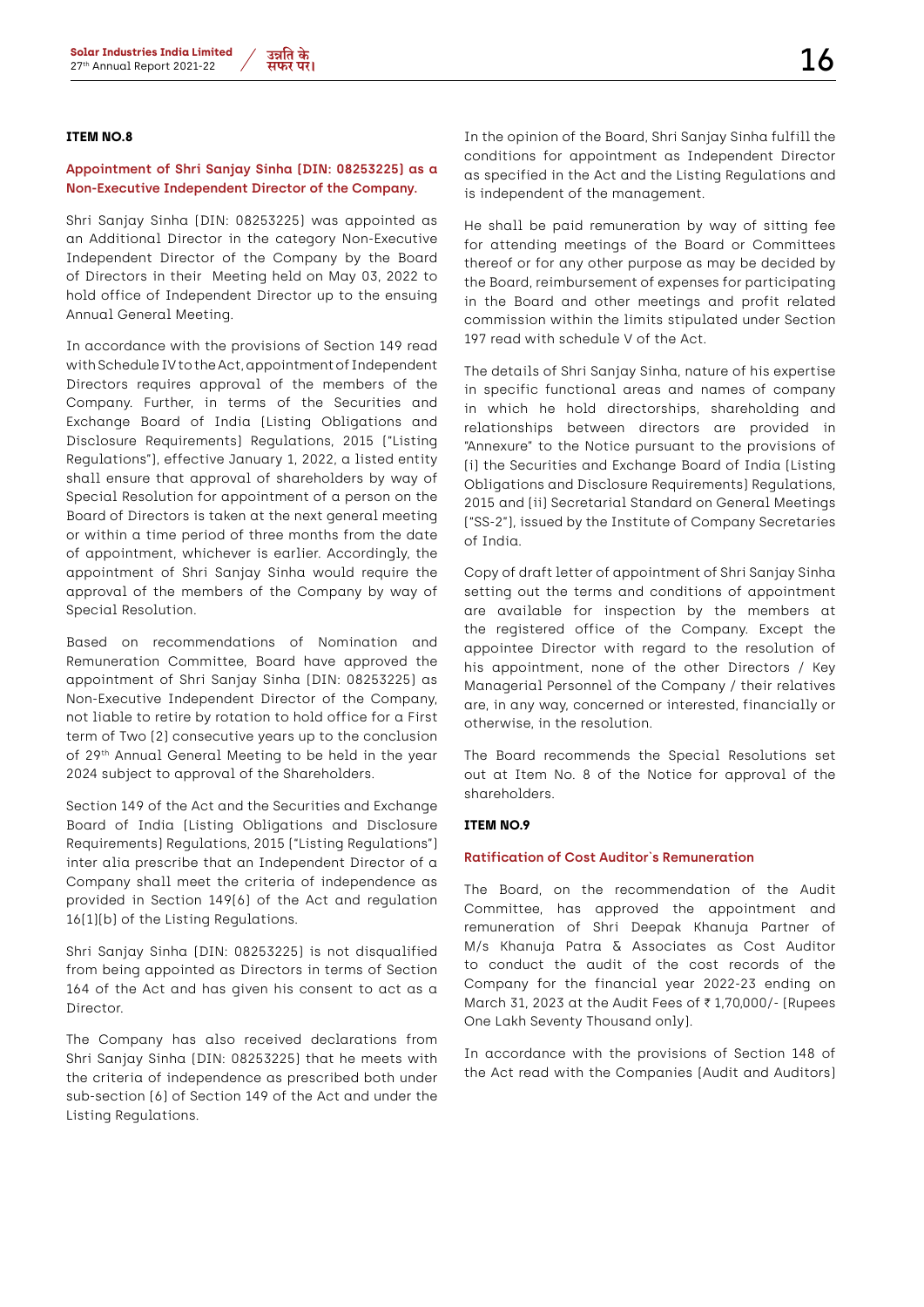Rules, 2014, the remuneration payable to the Cost Auditors as recommended by the Audit Committee and approved by the Board, has to be ratified by the members of the Company. Accordingly, ratification by the members is sought to the remuneration payable to the Cost Auditors for the financial year ending March 31, 2023.

None of the Directors and Key Managerial personnel or their relatives of the Company are in anyway concerned or interested, financially or otherwise, in the resolution.

The Board recommends the Ordinary Resolutions set out at Item No. 9 of the Notice for approval of the shareholders.

By Order of the Board of Directors, For **Solar Industries India Limited**

#### **Registered office:**

"Solar" House, 14, Kachimet, Amravati Road, Nagpur – 440023 (MH). CIN: L74999MH1995PLC085878 Email id: investor.relations@solargroup.com Website: www.solargroup.com

**Date:** May 03, 2022 **(Khushboo A. Pasari)** Place: Nagpur **Place:** Nagpur Company Secretary & Compliance Officer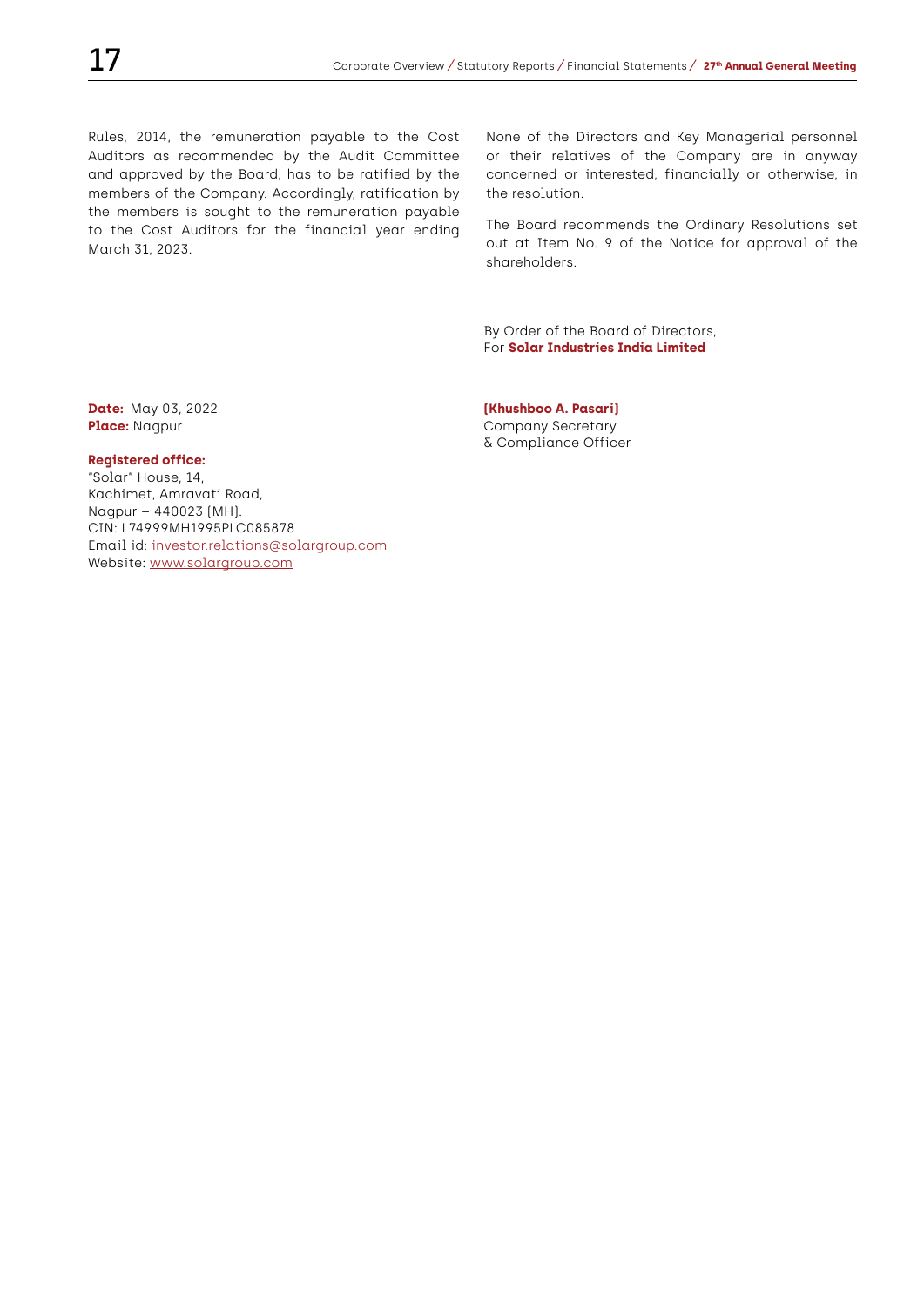# Annexure to Item No. 3, 5 and 8

As required under Regulation 36 of the SEBI (Listing Obligations and Disclosure Requirements) Regulations, 2015 (Listing Regulations) and as required under Secretarial Standard on General Meetings issued by the Institute of Company Secretaries of India (SS–2), the particulars of Directors who are proposed to be appointed / reappointed and/or whose remuneration is proposed to be increased at this 27<sup>th</sup> Annual General Meeting, are given below:

## **Item No. 3 & 5:**

| Sr. No | <b>Particulars</b>                                                                                      | <b>Details of Shri Suresh Menon</b>                                                                                                                                | <b>Details of Shri Manish Nuwal</b>                                                                                                                                                                                                                                                       |
|--------|---------------------------------------------------------------------------------------------------------|--------------------------------------------------------------------------------------------------------------------------------------------------------------------|-------------------------------------------------------------------------------------------------------------------------------------------------------------------------------------------------------------------------------------------------------------------------------------------|
| 1.     | Name of the Director                                                                                    | Shri Suresh Menon<br>(DIN: 07104090)                                                                                                                               | Shri Manish Satyanarayan Nuwal<br>[DIN: 00164388]                                                                                                                                                                                                                                         |
| 2.     | Date of Birth                                                                                           | 15/11/1960                                                                                                                                                         | 12/03/1974                                                                                                                                                                                                                                                                                |
| 3.     | Aqe                                                                                                     | 61 Years                                                                                                                                                           | 48 Years                                                                                                                                                                                                                                                                                  |
| 4.     | Nationality                                                                                             | Indian                                                                                                                                                             | Indian                                                                                                                                                                                                                                                                                    |
| 5.     | Qualifications                                                                                          | Bachelor of Technology<br>(Hons) in Mining Engineering                                                                                                             | Chartered Accountant, B. Com                                                                                                                                                                                                                                                              |
| 6.     | Experience (including<br>expertise in specific<br>functional area) / Brief<br>Resume                    | Over 38 years of experience<br>in the coal, mining and<br>explosives industries.<br>Please refer Company's<br>Website: www.solargroup.com<br>for detailed profile. | A second generation entrepreneur and an<br>industrialist with a stupendous financial<br>and management skills. Strategic choices<br>and experience in guiding and leading<br>management teams to make decisions in<br>uncertain environments. He has experience<br>of more than 20 years. |
|        |                                                                                                         |                                                                                                                                                                    | Please<br>refer<br>Company's<br>Website:<br>www.solargroup.com for detailed profile.                                                                                                                                                                                                      |
| 7.     | Terms and Conditions of                                                                                 | As per the resolution of                                                                                                                                           | As per the resolution set out in this Notice                                                                                                                                                                                                                                              |
|        | Appointment                                                                                             | appointment.                                                                                                                                                       | read with the Statement hereto.                                                                                                                                                                                                                                                           |
| 8.     | Remuneration last drawn<br>(including sitting fees, if any)                                             | As per Corporate<br>Governance report                                                                                                                              | As per Corporate Governance report                                                                                                                                                                                                                                                        |
| 9.     | Remuneration proposed to<br>be paid                                                                     | As per existing approved<br>terms of Appointment                                                                                                                   | As per the resolution No.5 of the Notice<br>convening<br>this<br>meeting<br>with<br>read<br>exploratory statement thereto                                                                                                                                                                 |
| 10.    | Date of first appointment<br>on the Board                                                               | 11/05/2018                                                                                                                                                         | 25/10/2008                                                                                                                                                                                                                                                                                |
| 11.    | Shareholding in the<br>Company as on date of<br>notice                                                  | N <sub>i</sub>                                                                                                                                                     | 35232069 Equity Shares                                                                                                                                                                                                                                                                    |
| 12.    | Relationship with other<br>Directors / Key Managerial<br>Personnel                                      | N <sub>i</sub>                                                                                                                                                     | Son of Shri Satyanarayan Nuwal                                                                                                                                                                                                                                                            |
| 13.    | Number of meetings of the<br>Board attended during the<br>financial year (FY 2021-22)                   | 5 (five) out of 5(five) board<br>meetings during the FY<br>2021-22.                                                                                                | 5 (five) out of 5(five) board meetings during<br>the FY 2021-22.                                                                                                                                                                                                                          |
| 14.    | Directorships of other                                                                                  | Solar Explochem Limited                                                                                                                                            | Economic Explosives Limited                                                                                                                                                                                                                                                               |
|        | <b>Boards</b>                                                                                           | Solar Defence Limited                                                                                                                                              | Solar Defence Limited                                                                                                                                                                                                                                                                     |
|        |                                                                                                         | Solar Defence Systems                                                                                                                                              | Solar Defence Systems Limited                                                                                                                                                                                                                                                             |
|        |                                                                                                         | Limited                                                                                                                                                            | Solar Avionics Limited                                                                                                                                                                                                                                                                    |
|        |                                                                                                         |                                                                                                                                                                    | <b>MSN Global Ventures Limited</b>                                                                                                                                                                                                                                                        |
|        |                                                                                                         |                                                                                                                                                                    | <b>MSN Holdings Limited</b>                                                                                                                                                                                                                                                               |
|        |                                                                                                         |                                                                                                                                                                    |                                                                                                                                                                                                                                                                                           |
|        |                                                                                                         |                                                                                                                                                                    | Skyroot Aerospace Private Limited                                                                                                                                                                                                                                                         |
|        |                                                                                                         |                                                                                                                                                                    | Sundrop Developers & Ventures LLP                                                                                                                                                                                                                                                         |
|        |                                                                                                         |                                                                                                                                                                    | Zmotion Autonomous Systems<br>Private<br>Limited                                                                                                                                                                                                                                          |
| 15.    | Chairman/ Member in the<br>committees of Board of<br>other Companies in which<br>he/she is the Director | Ni1                                                                                                                                                                | Member of Audit Committee and Corporate<br>Responsibility<br>Social<br>Committee<br>of<br>Economic Explosives Limited                                                                                                                                                                     |